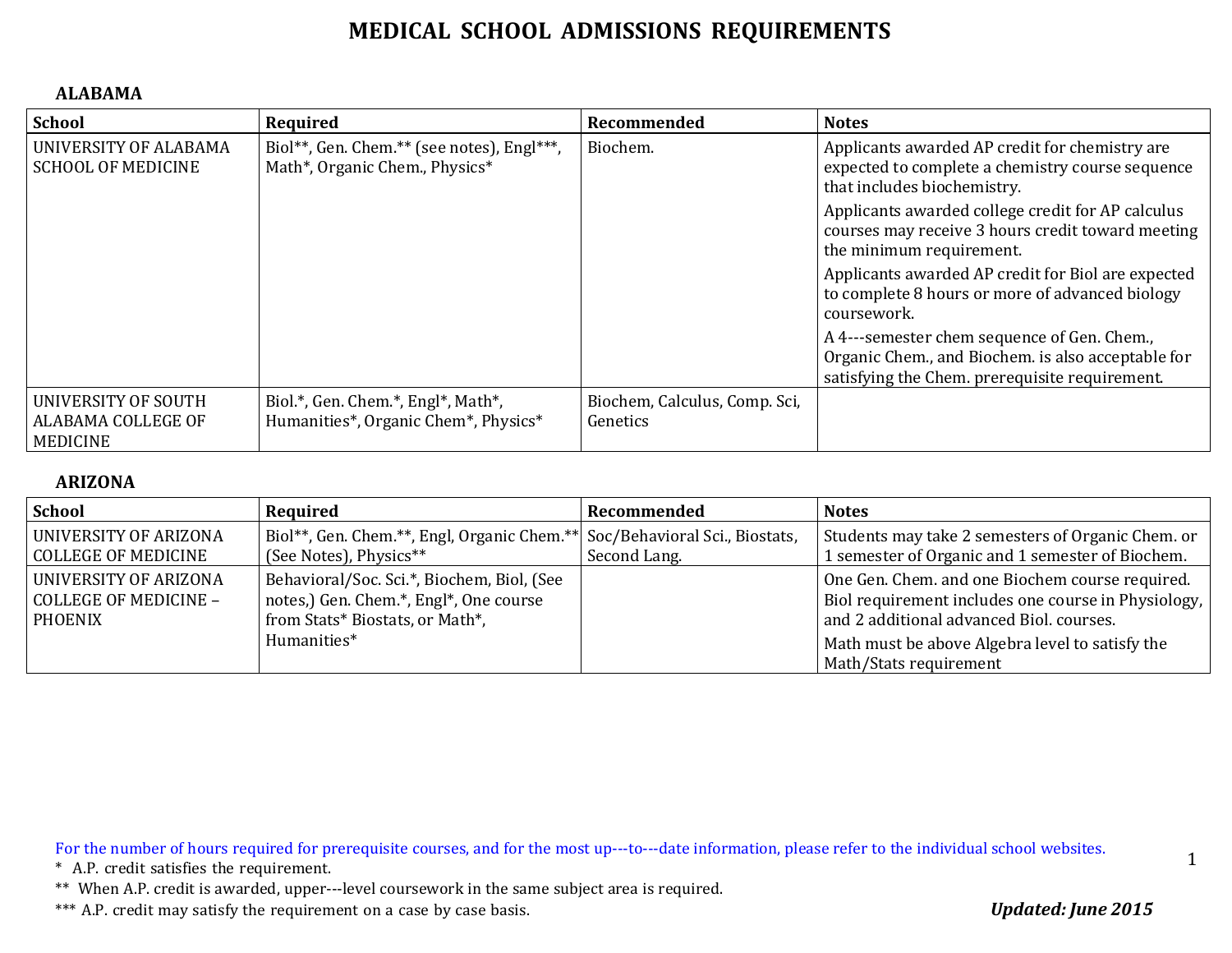#### **ARKANSAS**

| School                                             | Required                                                  | Recommended                                             | <b>Notes</b>                                                       |
|----------------------------------------------------|-----------------------------------------------------------|---------------------------------------------------------|--------------------------------------------------------------------|
| UNIVERSITY OF ARKANSAS                             | Biology*, Biochem., Gen. Chem.*, Engl*,                   | Behavioral Sci., Biol/Zoology,                          | Three---semester Chem. sequence requirement                        |
| <b>FOR MEDICAL SCIENCES</b><br>COLLEGE OF MEDICINE | Stats*, Genetics, Organic Chem.*, Physics*<br>(See Notes) | Calculus, Comp. Sci.,<br>Humanities, Psych., Soc. Sci., | includes one semester of Organic and one semester<br>l of Biochem. |
|                                                    |                                                           | Span., Speech Comm.                                     | Psyc. and Soc. are strongly recommended for Soc.                   |
|                                                    |                                                           |                                                         | and Behavioral requirement                                         |

#### **CALIFORNIA**

| <b>School</b>                                                          | Required                                                                                                                                   | Recommended                                                                                                                                                                 | <b>Notes</b>                                                                                                                                      |
|------------------------------------------------------------------------|--------------------------------------------------------------------------------------------------------------------------------------------|-----------------------------------------------------------------------------------------------------------------------------------------------------------------------------|---------------------------------------------------------------------------------------------------------------------------------------------------|
| KECK SCHOOL OF MEDICINE<br>OF THE UNIVERSITY OF<br>SOUTHERN CALIFORNIA | Does not have specific prerequisite course<br>requirements                                                                                 | Biol, Engl, Math, Comp. Sci.,<br>Humanities, Organic Chem.,<br>Physics, Soc. Sci., Inorganic<br>Chem., Mol. Biology; Stats;<br>Span.                                        |                                                                                                                                                   |
| <b>LOMA LINDA UNIVERSITY</b><br><b>SCHOOL OF MEDICINE</b>              | Biochem, Biol. or Zoology, Gen. Chem.,<br>College Engl.*, Org. Chem., Physics,<br>Religion or Ethics                                       | Intro course in Basic Stats.,<br>Psych, Soc. Sci.                                                                                                                           | Loma Linda does not accept AP credits to fulfill<br>science requirements, but upper---level courses in<br>the same subjects may be taken instead. |
| STANFORD UNIVERSITY<br><b>SCHOOL OF MEDICINE</b>                       | Does not have specific prerequisite course<br>requirements                                                                                 | Biol., Gen. Chem. and Physics,<br>Physics and Math, Lab or Field<br>Experiments, Behavioral &<br>Social Sciences,<br>Communication courses. (See<br>website for more info.) | AP credit is accepted.                                                                                                                            |
| UNIVERSITY OF CALIFORNIA,<br>DAVIS, SCHOOL OF MEDICINE                 | Biol, Gen. Chem., Organic Chem., Physics                                                                                                   | Behavioral Sci., Biochem.,<br>College Engl., College Math,<br>Genetics, Humanities, Soc. Sci.,<br>Advanced Biol., Human<br>Physiology                                       | Please contact Admissions Office for more<br>information.                                                                                         |
| UNIVERSITY OF CALIFORNIA,<br>IRVINE, SCHOOL OF<br><b>MEDICINE</b>      | Biol. (1.5 years including one upper---level<br>Biol), Chem. (2 years to include Gen.<br>Chem.*, Organic Chem.* and Biochem,)<br>Physics*. | Behavioral Science, Genetics,<br>Humanities, Psych, Soc. Sci.                                                                                                               | A.P. credit will be accepted for Chem. & Physics with<br>a score of 3 or higher. Requires an official transcript<br>sent from the College Board.  |

For the number of hours required for prerequisite courses, and for the most up---to---date information, please refer to the individual school websites.

\* A.P. credit satisfies the requirement.

\*\* When A.P. credit is awarded, upper---level coursework in the same subject area is required.

\*\*\* A.P. credit may satisfy the requirement on a case by case basis. *Updated: June 2015*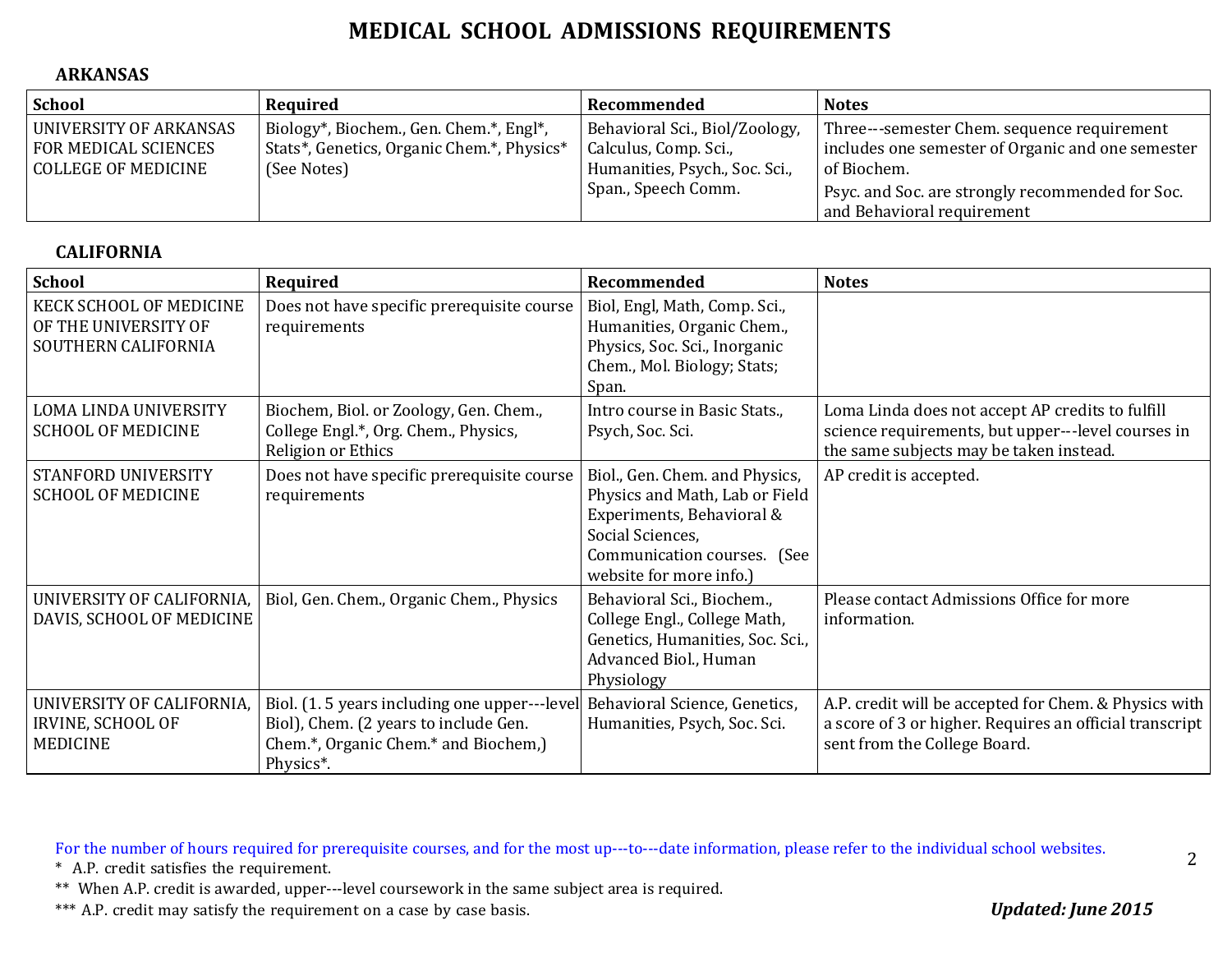| <b>School</b>                   | Required                                     | Recommended                     | <b>Notes</b>                                        |
|---------------------------------|----------------------------------------------|---------------------------------|-----------------------------------------------------|
| UNIVERSITY OF CALIFORNIA,       | Biol., two years of Chem. (including Gen.    | Soc. Sci., Humanities, Spanish. | A.P. credit not accepted                            |
| <b>LOS ANGELES DAVID GEFFEN</b> | Chem, Quantitative Analysis, Organic         |                                 |                                                     |
| <b>SCHOOL OF MEDICINE</b>       | Chem.), Calculus, Stats., Engl (including    |                                 |                                                     |
|                                 | one semester of Engl. Comp., Physics.        |                                 |                                                     |
| UNIVERSITY OF CALIFORNIA,       | Biol, Gen. Chem., Math (including Calculus*) | Biochem., Humanities, Comp.     | AP credit may be used toward one semester of Engl   |
| RIVERSIDE, SCHOOL OF            | and Stats*) Engl* (including Engl Comp.),    | Skills., Spanish                | and one semester of Math, but NOT the science       |
| <b>MEDICINE</b>                 | Organic Chem., Physics.                      |                                 | requirements.                                       |
| UNIVERSITY OF CALIFORNIA,       | Does not require specific prerequisite       | Biol., Gen Chem., Biochem.,     | When AP credit is awarded for intro. courses, it is |
| l SAN DIEGO SCHOOL OF           | courses                                      | Organic Chem., Physics,         | recommended that students do upper---division       |
| MEDICINE                        |                                              | Calculus or Stats.              | coursework in the same subjects.                    |
| UNIVERSITY OF CALIFORNIA,       | Biol., Gen. Chem.*, Organic Chem., Physics*  | Math, Upper---level Biol.,      | Courses in Vertebrate Embryology, Genetics, Cell    |
| <b>SAN FRANCISCO SCHOOL OF</b>  |                                              | Humanities, Engl., Comp.        | Bio., Cell Physiology, or Comparative Vertebrate    |
| <b>MEDICINE</b>                 |                                              |                                 | Anatomy will satisfy the Biology requirement.       |

#### **COLORADO**

| <b>School</b>                                       | Required                                                       | Recommended                                                  | <b>Notes</b>                                                                                                                                                                                     |
|-----------------------------------------------------|----------------------------------------------------------------|--------------------------------------------------------------|--------------------------------------------------------------------------------------------------------------------------------------------------------------------------------------------------|
| UNIVERSITY OF COLORADO<br><b>SCHOOL OF MEDICINE</b> | Biol*, Gen. Chem.*, Engl.*, Math*, Organic<br>Chem.*, Physics* | Biochem, Comp. Sci., Genetics,<br>Humanities, Soc. Sciences. | Students who satisfy their science prerequisite<br>courses with AP credits are encouraged to take<br>  upper---level courses in the same area.<br>Six hrs of Math and six hrs of Engl. required. |

#### **CONNECTICUT**

| <b>School</b>                                                                   | Required                                                                                      | Recommended                                                                                                                                                                    | <b>Notes</b>                                                                                                                                                                                                                         |
|---------------------------------------------------------------------------------|-----------------------------------------------------------------------------------------------|--------------------------------------------------------------------------------------------------------------------------------------------------------------------------------|--------------------------------------------------------------------------------------------------------------------------------------------------------------------------------------------------------------------------------------|
| FRANK H. NETTER M.D.<br><b>SCHOOL OF MEDICINE AT</b><br>  QUINNIPIAC UNIVERSITY | Biol.*, Engl.*, Gen. Chem.*, Organic Chem.*,<br>Physics*, Math* or Stats.*                    | Biochem., Nat. Sciences,<br>Human Physiology, Genetics,<br>Cell bio., Psyc., Soc. Sci., Ethics,<br>Health Policy, For. Lang.,<br>Humanities, Communication,<br>Comp. Literacy. | Two semesters of each prerequisite is required.<br>When AP credit is awarded, it is strongly<br>encouraged that applicants complete upper---level<br>courses in the same area.                                                       |
| UNIVERSITY OF<br>CONNECTICUT SCHOOL OF<br>  MEDICINE                            | Biol. or Zoology, Gen. Chem., Engl., Organic. Biochem, Genetics, Physiology<br>Chem., Physics |                                                                                                                                                                                | AP credits do not meet prerequisite course<br>requirements. If an applicant holds AP credits in a<br>required area, in order to meet the prerequisite it<br>would be necessary to take advanced coursework in<br>that area, as well. |

For the number of hours required for prerequisite courses, and for the most up---to---date information, please refer to the individual school websites.

\* A.P. credit satisfies the requirement.

\*\* When A.P. credit is awarded, upper---level coursework in the same subject area is required.

\*\*\* A.P. credit may satisfy the requirement on a case by case basis. *Updated: June 2015*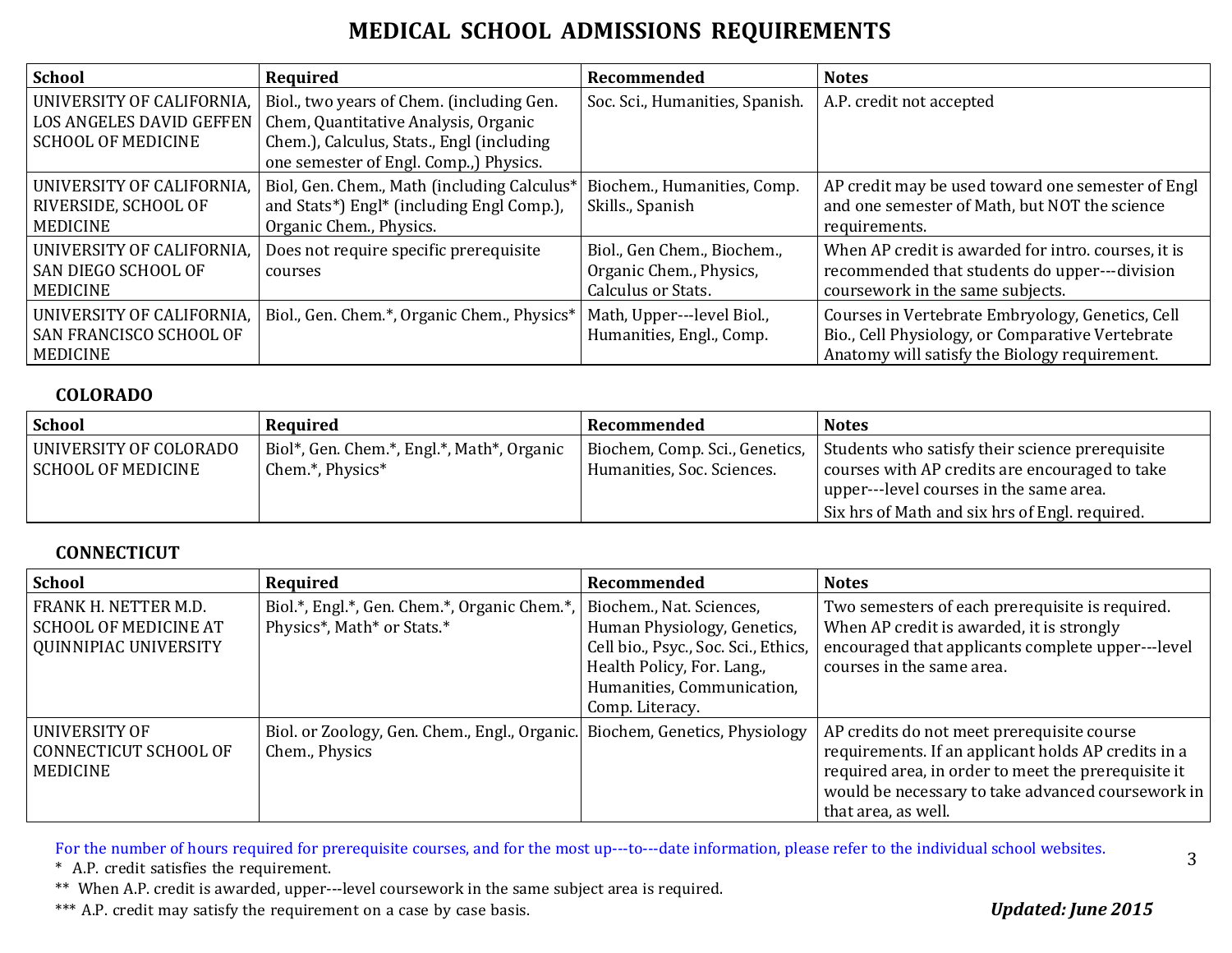| <b>School</b> | Required                                                                                  | Recommended | <b>Notes</b>                                                                                                  |
|---------------|-------------------------------------------------------------------------------------------|-------------|---------------------------------------------------------------------------------------------------------------|
| MEDICINE      | YALE UNIVERSITY SCHOOL OF Biol or Zoology, Biochem. Gen. Chem.,<br>Organic Chem., Physics |             | AP credits do not satisfy premed requirements by<br>themselves, but advanced courses may be<br>l substituted. |

### **DISTRICT OF COLUMBIA (WASHINGTON, DC)**

| <b>School</b>                                                                                     | Required                                                                                                                                    | Recommended                                                                                                                                                      | <b>Notes</b>                                                                                                                                                  |
|---------------------------------------------------------------------------------------------------|---------------------------------------------------------------------------------------------------------------------------------------------|------------------------------------------------------------------------------------------------------------------------------------------------------------------|---------------------------------------------------------------------------------------------------------------------------------------------------------------|
| <b>GEORGETOWN UNIVERSITY</b><br><b>SCHOOL OF MEDICINE</b>                                         | Biochem., (See notes) Biol.*, Gen. Chem.*,<br>Engl <sup>*</sup> , Math <sup>*</sup> (Stats is OK), Organic Chem. <sup>*</sup> ,<br>Physics* | Microbiology, Comp. Sci., Cell<br>Physiology, Genetics,<br>Embryology, Biostats, Quant.<br>Anal., Phys. Chem., Humanities, of Organic.<br>Soc. & Behavioral Sci. | Biochem. is a requirement beginning in the 2019<br>admissions cycle. Until then, applicants may use<br>Biochem. toward the second semester requirement        |
| <b>GEORGE WASHINGTON</b><br>UNIVERSITY SCHOOL OF<br><b>MEDICINE AND HEALTH</b><br><b>SCIENCES</b> | Biol.*, Gen. Chem., College Engl.*, Organic<br>Chem.*, Physics*, Soc. or Behavioral Sci.*<br>(See notes.)                                   | Biochem.                                                                                                                                                         | Advanced biology courses are strongly<br>recommended if using A.P. credits for biology.<br>Biochem. may be substituted for the second<br>semester of Organic. |
| <b>HOWARD UNIVERSITY</b><br><b>COLLEGE OF MEDICINE</b>                                            | Biol., Gen. Chem., Engl., Math/Stats.,<br>Humanities, Organic Chem., Physics.                                                               | Biochem, Genetics, Anat. and<br>Physiology, Cell Bio., Dev. Bio &<br>Embryology, Physiology.                                                                     |                                                                                                                                                               |

#### **FLORIDA**

| School                                                                                    | Required                                                                                                | Recommended                                                                                                                 | <b>Notes</b>                                                                                                               |
|-------------------------------------------------------------------------------------------|---------------------------------------------------------------------------------------------------------|-----------------------------------------------------------------------------------------------------------------------------|----------------------------------------------------------------------------------------------------------------------------|
| <b>FLORIDA ATLANTIC</b><br>UNIVERSITY CHARLES E.<br><b>SCHMIDT COLLEGE OF</b><br>MEDICINE | Biol/Zoology**, Gen. Chem.**, Engl.**,<br>Math**, Organic Chem.**, Physics**,<br>Additional Science **. | Biochem., Cell & Mol. Bio,<br>Genetics, Stats.                                                                              | Biochem. is strongly recommended to satisfy the<br>additional science requirement.                                         |
| FLORIDA INTERNATIONAL<br>UNIVERSITY HERBERT<br>WERTHEIM COLLEGE OF<br><b>MEDICINE</b>     | Biol.*, Gen Chem.*, Engl.*, Organic Chem.,<br>Physics*, Stats* and/or Calculus*.                        | Stats., Biochem., Cell Bio, For.<br>Lang., Genetics, Humanities,<br>Immunology, Microbiology,<br>Physiology, Soc. Sciences. | When prerequisite courses are satisfied with AP<br>credits, advanced coursework in the same area is<br>highly recommended. |
| <b>FLORIDA STATE UNIVERSITY</b><br><b>COLLEGE OF MEDICINE</b>                             | Biochem., Biol.*, Engl.*, Math* (Stats<br>recommended,) Organic Chem.*, Physics*                        | Genetics, Psych., Span., Soc. Sci.                                                                                          |                                                                                                                            |

For the number of hours required for prerequisite courses, and for the most up---to---date information, please refer to the individual school websites.

\* A.P. credit satisfies the requirement.

\*\* When A.P. credit is awarded, upper---level coursework in the same subject area is required.

\*\*\* A.P. credit may satisfy the requirement on a case by case basis. *Updated: June 2015*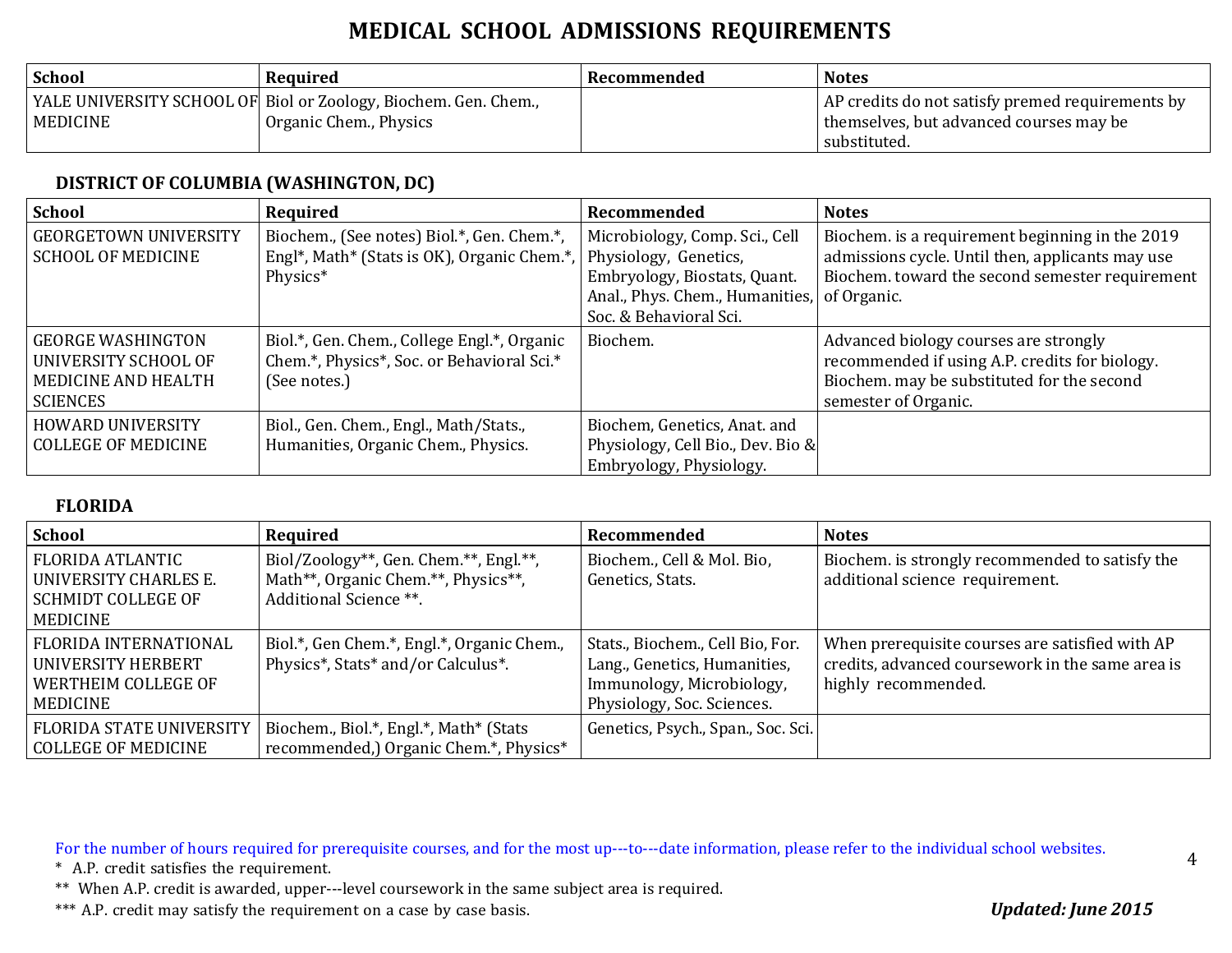| <b>School</b>                                                         | Required                                                                                                       | Recommended                                                                                                                                            | <b>Notes</b>                                                                                                                                                                                                                                                               |
|-----------------------------------------------------------------------|----------------------------------------------------------------------------------------------------------------|--------------------------------------------------------------------------------------------------------------------------------------------------------|----------------------------------------------------------------------------------------------------------------------------------------------------------------------------------------------------------------------------------------------------------------------------|
| UNIVERSITY OF CENTRAL<br><b>FLORIDA COLLEGE OF</b><br><b>MEDICINE</b> | Biol.*, Gen. Chem.*, Engl.*, Math*, Organic<br>Chem.*, Physics*                                                | Biochem., Genetics, Cell Bio.,<br>Stats, Comparative Anat.,<br>Calculus, coursework in<br>Humanities, Nat. Sciences, and<br><b>Communication Arts.</b> | Biochem (with lab) may be substituted for second<br>semester of Organic. Calculus is strongly<br>recommended, as is familiarity with Stats.                                                                                                                                |
| UNIVERSITY OF FLORIDA<br><b>COLLEGE OF MEDICINE</b>                   | Biochem.*, Biol.*, Gen. Chem.*, Organic<br>Chem.*, Physics*                                                    |                                                                                                                                                        | AP credits can satisfy prerequisite requirements, but<br>applicants are considered more competitive if they<br>have advanced courses in the same subject at the<br>undergraduate level.                                                                                    |
| <b>UNIVERSITY OF MIAMI</b><br>OF MEDICINE                             | Behavioral Sci.*, Biochem., Biol*, General<br>LEONARD M. MILLER SCHOOL Chem.*, Engl.*, Organic Chem., Physics* | Cell & Mol. Biol., Genetics,<br>Microbiol., Physiology,<br>Immunology, Comp. Sci.,<br>Neuroscience, Dev. Biology.                                      | Biochem is required, but not the lab. Behavioral<br>Sciences include courses in the Humanities,<br>Bioethics, Psych., Soc.                                                                                                                                                 |
| USF HEALTH MORSANI<br><b>COLLEGE OF MEDICINE</b>                      | Bio Chem., Biol.**, Gen. Chem.**, Engl.,<br>Math, Organic Chem., Physics**,                                    | A minimum of 15 semester<br>hours in Psyc., Soc., Arts &<br>Humanities, Ethics.                                                                        | At least one semester of math must be taken at the<br>college level if AP credit was awarded. If AP credit is<br>awarded for Physics, one semester of Physics must<br>be taken at the college level. Please see website for<br>more specific details for each requirement. |

#### **GEORGIA**

| <b>School</b>                                                           | Required                                                                                                                          | Recommended                             | <b>Notes</b> |
|-------------------------------------------------------------------------|-----------------------------------------------------------------------------------------------------------------------------------|-----------------------------------------|--------------|
| EMORY UNIVERSITY SCHOOL<br>I OF MEDICINE                                | Biol.*, Gen. Chem.*, College Engl., Organic<br>Chem.*, Physics,* 18 hours of humanities<br>and social and/or behavioral sciences. | Biochem.                                |              |
| MEDICAL COLLEGE OF<br>  GEORGIA AT GEORGIA<br><b>REGENTS UNIVERSITY</b> | Biol or Zoology*, Gen. Chem.*, College<br>Engl.*, Organic Chem.*, Physics*, Advanced and/or Behavior Sci., Cell. Bio.,<br>Chem.*  | Biochem., Humanities, Soc.<br>Stats.    |              |
| MERCER UNIVERSITY<br><b>SCHOOL OF MEDICINE</b>                          | Biol.*, Organic Chem.*, Physics*, Inorganic   Biochem., Cell Bio,<br>Chem.*                                                       | Immunology, Histology,<br>Genetics      |              |
| MOREHOUSE SCHOOL OF<br><b>MEDICINE</b>                                  | Biol, College Engl., College Math, Organic<br>Chem., Physics, Inorganic Chem.                                                     | Behavioral Sci., Biochem.,<br>Genetics. |              |

For the number of hours required for prerequisite courses, and for the most up---to---date information, please refer to the individual school websites.

\* A.P. credit satisfies the requirement.

\*\* When A.P. credit is awarded, upper---level coursework in the same subject area is required.

\*\*\* A.P. credit may satisfy the requirement on a case by case basis. *Updated: June 2015*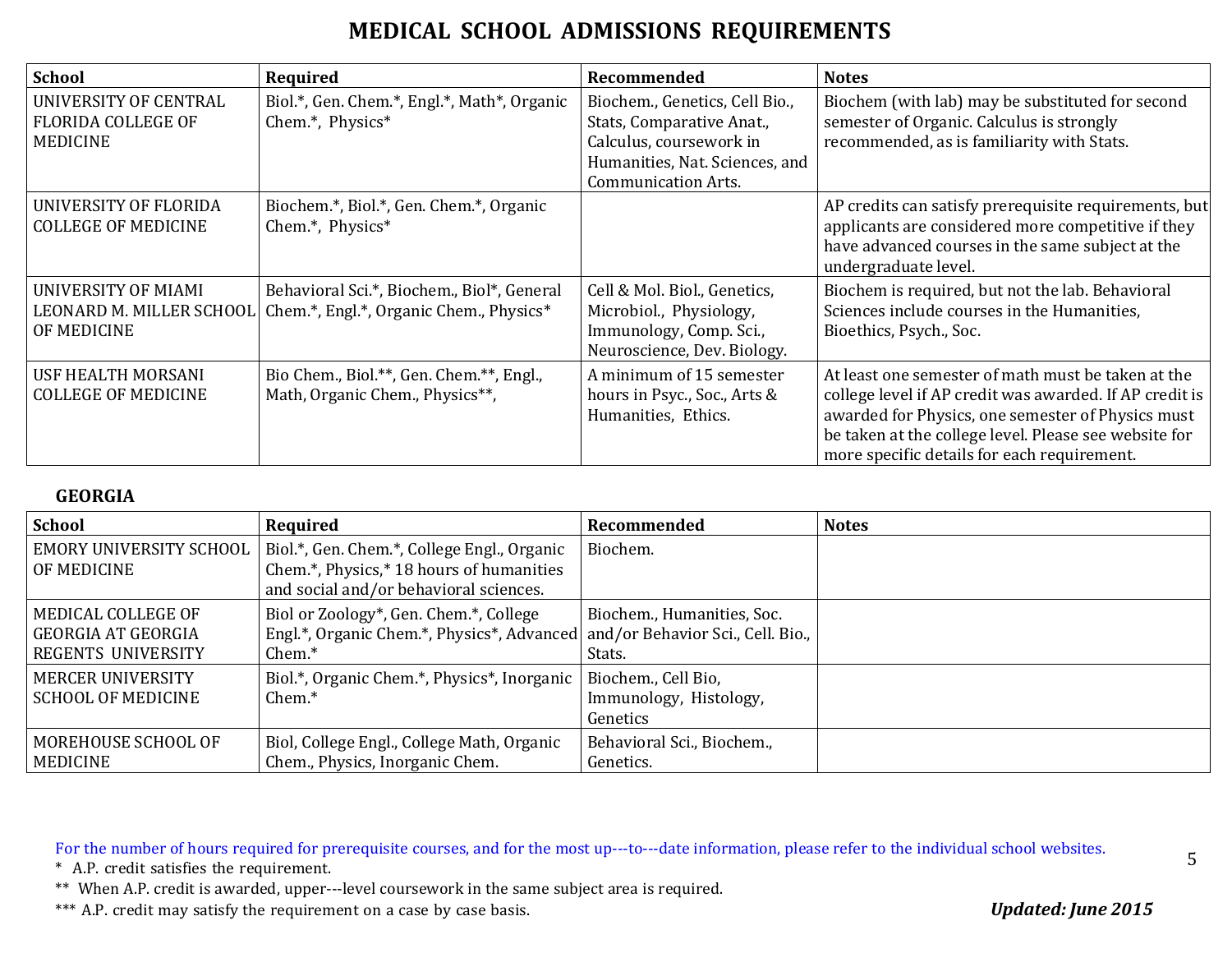#### **HAWAII**

| <b>School</b>                                                       | Required                                                                       | Recommended                                                                     | <b>Notes</b> |
|---------------------------------------------------------------------|--------------------------------------------------------------------------------|---------------------------------------------------------------------------------|--------------|
| UNIVERSITY OF HAWAII,<br><b>JOHN A. BURNS SCHOOL OF</b><br>MEDICINE | Biochem., Biol.*, Gen. Chem.*, Organic<br>Chem.*, Physics*, Cell. & Mol. Biol. | Humanities, Social &<br>Behavioral Sciences, Additional<br>Biological Sciences. |              |

#### **ILLINOIS**

| <b>School</b>                                                                                | Required                                                                             | Recommended                                                                                                                                  | <b>Notes</b>                                                                                                                                                                                                  |
|----------------------------------------------------------------------------------------------|--------------------------------------------------------------------------------------|----------------------------------------------------------------------------------------------------------------------------------------------|---------------------------------------------------------------------------------------------------------------------------------------------------------------------------------------------------------------|
| CHICAGO MEDICAL SCHOOL<br>AT ROSALIND FRANKLIN<br>UNIVERSITY OF MEDICINE &<br><b>SCIENCE</b> | Biochem.**, Biol.**, Gen. Chem.**, Organic<br>Chem.**, Physics.** (Also, see notes.) | Intro to Psych., Intro to Soc.,<br>Stats., Adv. Biol., Engl. Comp.,<br>Humanities and additional Soc.<br>Sci.                                | Intro to Psych., and Intro to Soc. will be required<br>beginning in 2017. Like in the sciences, if AP credits<br>are awarded, upper---level courses will be required<br>in these two subjects.                |
| LOYOLA UNIVERSITY<br><b>CHICAGO STRITCH SCHOOL</b><br>OF MEDICINE                            | Biol.*, Gen. Chem.*, Organic Chem.*,<br>Physics <sup>*</sup> ,                       |                                                                                                                                              | Advanced Placement credits fulfill requirements, but<br>additional science courses are recommended to<br>maintain science knowledge.<br>Biochem. can replace one semester of the Organic<br>Chem requirement. |
| <b>NORTHWESTERN</b><br>UNIVERSITY THE FEINBERG<br><b>SCHOOL OF MEDICINE</b>                  | Biol.**, Gen. Chem.**, Organic Chem.**,<br>Physics**                                 | Engl. Comp., Stats.                                                                                                                          |                                                                                                                                                                                                               |
| RUSH MEDICAL COLLEGE OF<br>RUSH UNIVERISTY MEDICAL<br><b>CENTER</b>                          | Does not have specific prerequisite course<br>requirements                           | Biochem., Cell and Mol.<br>Biology, Humanities and Soc.<br>Sciences                                                                          |                                                                                                                                                                                                               |
| <b>SOUTHERN ILLINOIS</b><br>UNIVERSITY SCHOOL OF<br><b>MEDICINE</b>                          | Does not have specific prerequisite course<br>requirements                           | Biochem., Biol., Gen. Chem.,<br>College Engl., College Math,<br>Organic Chem., Physics,<br>Cell./Mol. Biol., Stats.<br>Physiology, Genetics. |                                                                                                                                                                                                               |

For the number of hours required for prerequisite courses, and for the most up---to---date information, please refer to the individual school websites.

\* A.P. credit satisfies the requirement.

\*\* When A.P. credit is awarded, upper---level coursework in the same subject area is required.

\*\*\* A.P. credit may satisfy the requirement on a case by case basis. *Updated: June 2015*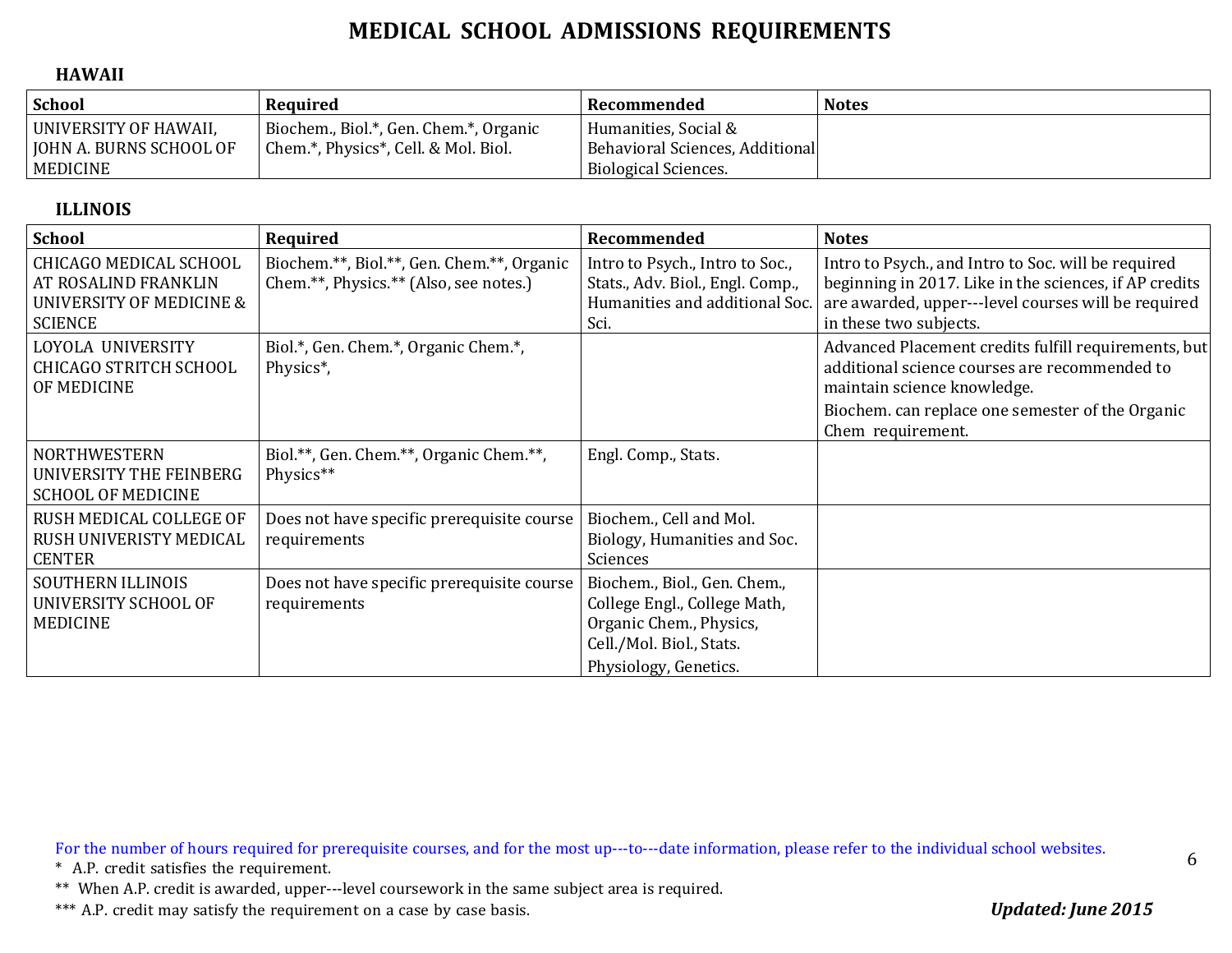| <b>School</b>                                                                                                    | Required                                                                                                                                                                                                                                                                                                                                                            | Recommended                                                                      | <b>Notes</b>                                                                                                                                                                                                                                                                                                                                                                         |
|------------------------------------------------------------------------------------------------------------------|---------------------------------------------------------------------------------------------------------------------------------------------------------------------------------------------------------------------------------------------------------------------------------------------------------------------------------------------------------------------|----------------------------------------------------------------------------------|--------------------------------------------------------------------------------------------------------------------------------------------------------------------------------------------------------------------------------------------------------------------------------------------------------------------------------------------------------------------------------------|
| UNIVERSITY OF CHICAGO<br>DIVISION OF THE BIOLOGICAL<br><b>SCIENCES THE PRITZKER</b><br><b>SCHOOL OF MEDICINE</b> | Biol.**, Gen. Chem.**, Organic Chem.,<br>Physics** OR Competency---based<br>entrance requirements in Biology,<br>Chemistry, Physics, Math, Humanities,<br>Writ. & Analysis, Interpersonal Skills, and<br>Clinical Exploration. Applicants in the<br>2016---2017 admissions cycle may choose<br>either the course---based or the<br>competency---based requirements. | Biochem., Calculus, College<br>Engl., Genetics, Humanities,<br>Soc. Sci., Stats. | Beginning in the 2016 admissions cycle, Pritzker is<br>moving to competency---based entrance<br>requirements that emphasize the level of mastery<br>that should be achieved instead of the number of<br>courses taken in a subject. The competencies are<br>outlined in detail on the school's website.<br>Biochem. may replace the second semester of<br>Organic Chem. requirement. |
| UNIVERSITY OF ILLINOIS<br><b>COLLEGE OF MEDICINE</b>                                                             | Biol.*, Gen. Chem.*, Organic Chem.*,<br>Physics*, Adv. Biol., Soc./Behavioral Sci.<br>courses* (see notes).                                                                                                                                                                                                                                                         |                                                                                  | Biochem. may replace the second semester of<br>Organic Chem. requirement.<br>Three Social and Behavioral courses are required,<br>two from the same social science, and may be<br>selected from Psyc., Anth., Econ., Gender Studies or<br>Soc.                                                                                                                                       |

#### **INDIANA**

| <b>School</b>                                          | Required                                                                                                  | Recommended | <b>Notes</b>                                                                                                                                                                                             |
|--------------------------------------------------------|-----------------------------------------------------------------------------------------------------------|-------------|----------------------------------------------------------------------------------------------------------------------------------------------------------------------------------------------------------|
| <b>INDIANA UNIVERSITY</b><br><b>SCHOOL OF MEDICINE</b> | Biochem., Biol.*, Gen. Chem.*, Organic<br>Chem., Physics*, Soc. Sci.*, Behavioral Sci.*  <br>(See notes.) |             | One Soc. Science course may be chosen from Anth.,<br>Soci, Cultural Anth, Ethnography, African Amer.<br>Studies, and one Behavioral Sci. from Gen. Psych.,<br>Lifespan Dev., Human Growth and Dev., etc. |

#### **IOWA**

| School                                                                      | Reauired                                                                                                                              | Recommended | <b>Notes</b>                                                                                                                                              |
|-----------------------------------------------------------------------------|---------------------------------------------------------------------------------------------------------------------------------------|-------------|-----------------------------------------------------------------------------------------------------------------------------------------------------------|
| UNIVERSITY OF IOWA ROY J.<br>AND LUCILLE A. CARVER<br>l COLLEGE OF MEDICINE | Biochem., Biol.*, Gen. Chem.*, Engl.*, Math*<br>or Stats*, Organic Chem.*, Physics*, Adv.<br>Biol., Humanities, Soc./Behavioral Sci.* |             | Biochem is required, but it can also satisfy part of<br>the Chem. or Adv. Biol. Requirement. The College<br>Engl requirement includes one course in Engl. |
|                                                                             |                                                                                                                                       |             | Comp. and one in Engl. Lit.                                                                                                                               |

For the number of hours required for prerequisite courses, and for the most up---to---date information, please refer to the individual school websites.

\* A.P. credit satisfies the requirement.

\*\* When A.P. credit is awarded, upper---level coursework in the same subject area is required.

\*\*\* A.P. credit may satisfy the requirement on a case by case basis. *Updated: June 2015*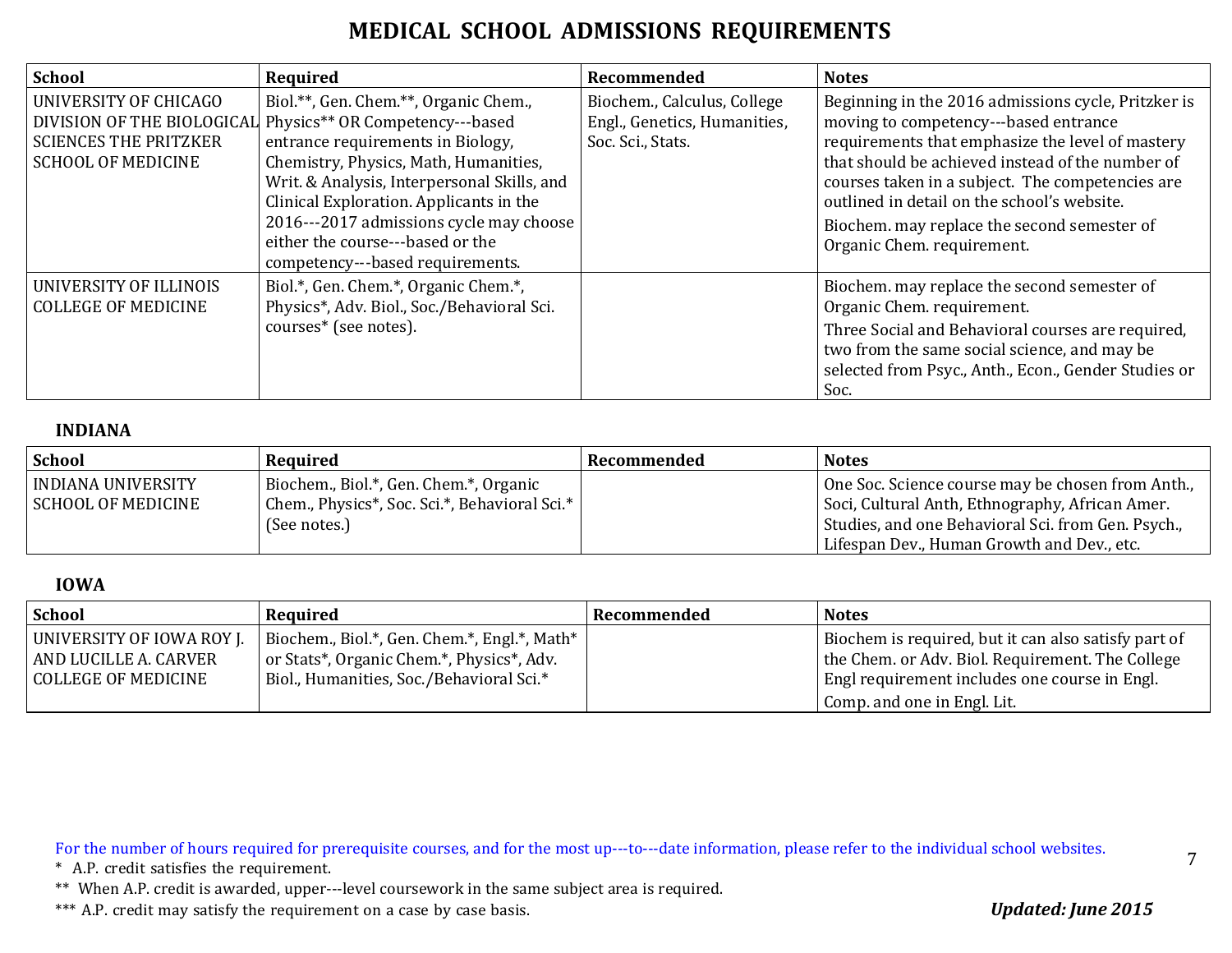#### **KANSAS**

| <b>School</b>                                            | Required                                                                                                                                                          | Recommended                                                                                                     | <b>Notes</b>                                                                                                                                                                                                                                  |
|----------------------------------------------------------|-------------------------------------------------------------------------------------------------------------------------------------------------------------------|-----------------------------------------------------------------------------------------------------------------|-----------------------------------------------------------------------------------------------------------------------------------------------------------------------------------------------------------------------------------------------|
| <b>UNIVERSITY OF KANSAS</b><br><b>SCHOOL OF MEDICINE</b> | Biol.*, Gen. Chem.*, College Engl.*, College<br>Math*, Organic Chem., Physics* (See notes) Humanities, Behavioral/Soc.                                            | Biochem., Genetics,<br>Sci., Oral and Written Comm.,<br>Social Determinants of Health<br>courses (see website.) | Organic Chem requirement may be satisfied with<br>one semester of Biochem., and one semester of<br>Organic.                                                                                                                                   |
| UNIVERSITY OF KENTUCKY<br><b>COLLEGE OF MEDICINE</b>     | Biol.*, Gen. Chem.*, Organic Chem., Physics, Biochem., Cell Bio., Stats.,<br>2 semesters of Intensive Writing. or Engl.<br>Lit. or Comm./Public Speaking courses. | Psych., Soc.                                                                                                    |                                                                                                                                                                                                                                               |
| UNIVERSITY OF LOUISVILLE<br><b>SCHOOL OF MEDICINE</b>    | Cell Bio and Organismic Bio, Gen. Chem.*,<br>Calculus* (1 semester, or 2 semesters of<br>Math,) Engl.**, Organic Chem.*, Physics*                                 |                                                                                                                 | A Gen. Biol. survey course does not satisfy the Biol.<br>requirement. Only one semester of AP English will<br>be accepted toward the two---semester Engl.<br>requirement. The other course must be a writing---<br>intensive or Engl. course. |

#### **LOUISIANA**

| <b>School</b>                                                                    | Required                                                                                                                                                                                                            | Recommended                                                                                                                                                                                                                   | <b>Notes</b>                                                                            |
|----------------------------------------------------------------------------------|---------------------------------------------------------------------------------------------------------------------------------------------------------------------------------------------------------------------|-------------------------------------------------------------------------------------------------------------------------------------------------------------------------------------------------------------------------------|-----------------------------------------------------------------------------------------|
| <b>LOUISIANA STATE</b><br>UNIVERSITY SCHOOL OF<br><b>MEDICINE IN NEW ORLEANS</b> | Biochem., Biol.***, Gen. Chem.***, College<br>Engl., Organic Chem., Physics***, Stats.                                                                                                                              | Behavioral Sci., Cell Bio, Comp.<br>Vert. Anat., Comp. Sci., Dev.<br>Bio., Math, Microbiol.,<br>Embryology, Comp. Sci.,<br>Genetics, Humanities, Psych.,<br>Soc., Econ., Ethics, For. Lang.,<br>Hist., Phil., Public Speaking |                                                                                         |
| <b>LOUISIANA STATE</b><br>UNIVERSITY SCHOOL OF<br>MEDICINE IN SHREVEPORT         | Biochem., Biol.* $(12 \text{ hours})$ , Chem. * $(12 \text{ hours})$<br>hours including Biochem), College Engl.*(6)<br>hours), Humanities (12 hours in addition<br>to College Engl.; may include Psych and<br>Soc.) | Cell Bio., Dev. Biol, Mol. Biol.,<br>Microbiol., Genetics, Histology,<br>Immunology, Neurosci.,<br>Physiololgy.                                                                                                               | AP credits accepted for the Gen. Chem. component of<br>the 12---hour Chem. Requirement. |
| <b>TULANE UNIVERSITY SCHOOL</b><br>OF MEDICINE                                   | Does not have specific prerequisite course<br>requirements                                                                                                                                                          | Biol, Chem., Physics, Math,<br>Biochem, Psych., Soc., Stats.,<br>For. Lang.                                                                                                                                                   |                                                                                         |

For the number of hours required for prerequisite courses, and for the most up---to---date information, please refer to the individual school websites.

\* A.P. credit satisfies the requirement.

\*\* When A.P. credit is awarded, upper---level coursework in the same subject area is required.

\*\*\* A.P. credit may satisfy the requirement on a case by case basis. *Updated: June 2015*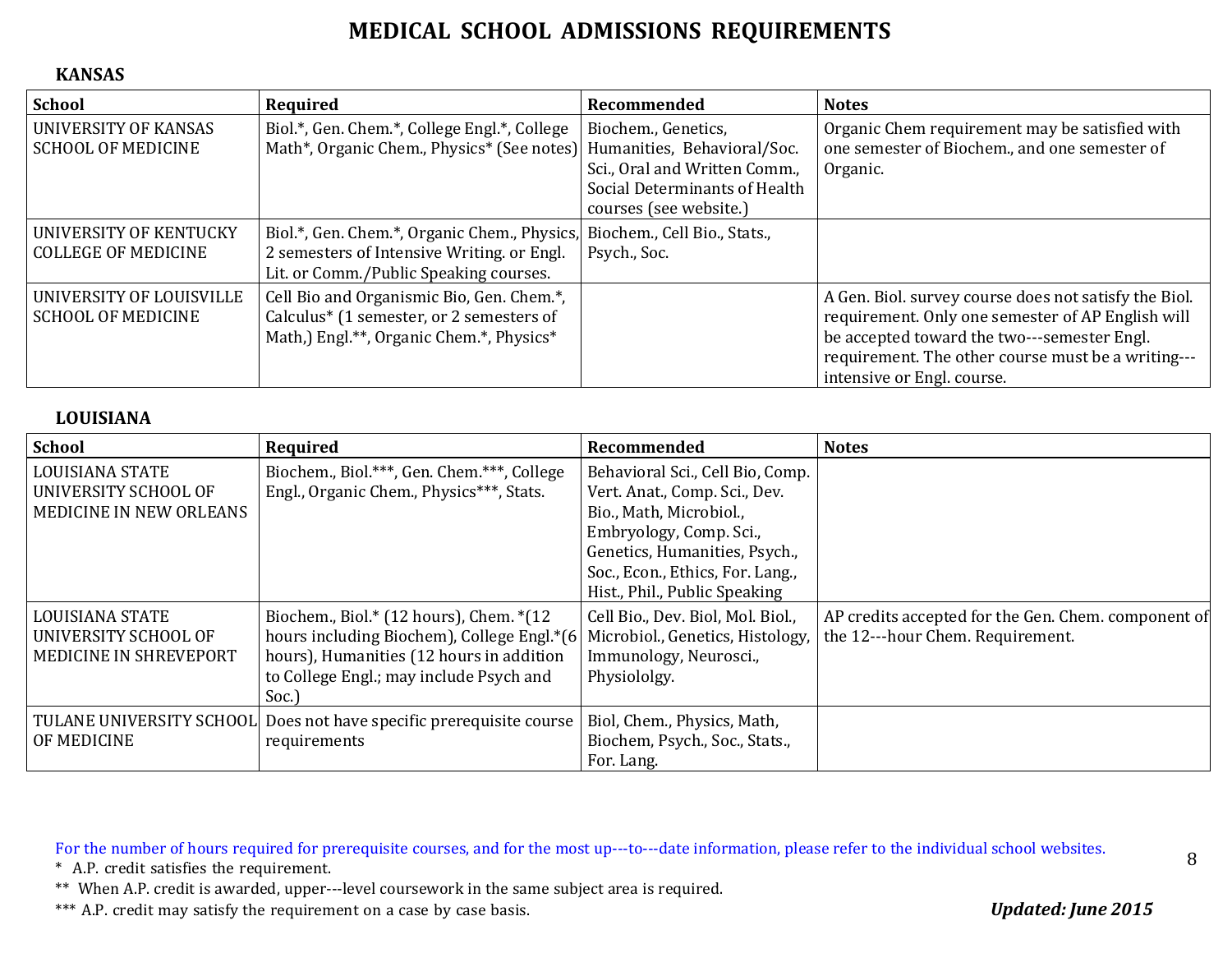#### **MARYLAND**

| <b>School</b>                                                                                                             | Required                                                                                                                                                                                                       | Recommended                                                               | <b>Notes</b>                                                                                                                                                                                                                                                                                                                                                         |
|---------------------------------------------------------------------------------------------------------------------------|----------------------------------------------------------------------------------------------------------------------------------------------------------------------------------------------------------------|---------------------------------------------------------------------------|----------------------------------------------------------------------------------------------------------------------------------------------------------------------------------------------------------------------------------------------------------------------------------------------------------------------------------------------------------------------|
| <b>JOHNS HOPKINS UNIVERSITY</b><br><b>SCHOOL OF MEDICINE</b>                                                              | Biochem., Biol., Gen. Chem. **, Calculus*<br>&/or Stats, Organic Chem., Physics*,<br>Humanities, Social & Behavioral Sci.<br>courses* (24 credit---hours required<br>including two Intensive Writing courses). | Genetics, Stats. or<br>Epidemiology, For. Lang.                           | Applicants who receive AP credit for Gen. Chem. must<br>take a 4---credit advanced Chem. course to satisfy the<br>full Gen. Chem. requirement. A maximum of 12 hours<br>of AP credit may count toward the Humanities, Soc.<br>and Behavioral Sci. requirement.<br>The 6---8---hour Calc./Stats. requirement is satisfied<br>if a student has AP credit for Calculus. |
| <b>UNIFORMED SERVICES</b><br>UNIVERSITY OF THE HEALTH<br><b>SCIENCES F. EDWARD</b><br>HEBERT SCHOOL OF<br><b>MEDICINE</b> | Biol.*, Gen. Chem.*, Calc.* or Stats.*,<br>Intensive Writing courses in the<br>Humanities*, Soc. Sci.*, Language* or<br>Psych*, Organic Chem.*, Physics*                                                       |                                                                           |                                                                                                                                                                                                                                                                                                                                                                      |
| UNIVERSITY OF MARYLAND<br><b>SCHOOL OF MEDICINE</b>                                                                       | Biol*, Gen. Chem.*, Engl*, Organic Chem.*,<br>Physics*                                                                                                                                                         | Biochem., Genetics,<br>Humanities, Soc. Sci., Cell/Mol.<br><b>Biology</b> |                                                                                                                                                                                                                                                                                                                                                                      |

### **MASSACHUSETTS**

| <b>School</b> | Required                                                    | Recommended | <b>Notes</b>                                          |
|---------------|-------------------------------------------------------------|-------------|-------------------------------------------------------|
|               | BOSTON UNIVERSITY SCHOOL Biol.***, Gen. Chem.***, Engl.***, | Biochem     | AP credits will be accepted on a case---by---case     |
| OF MEDICINE   | Humanities***, Organic Chem.***,                            |             | basis. Applicants are asked to make a case for why    |
|               | Physics***                                                  |             | they chose to use AP credits as opposed to taking the |
|               |                                                             |             | course at a 4---year institution. Biochem may be      |
|               |                                                             |             | used to satisfy part of the Chem requirement.         |

For the number of hours required for prerequisite courses, and for the most up---to---date information, please refer to the individual school websites.

\* A.P. credit satisfies the requirement.

\*\* When A.P. credit is awarded, upper---level coursework in the same subject area is required.

\*\*\* A.P. credit may satisfy the requirement on a case by case basis. *Updated: June 2015*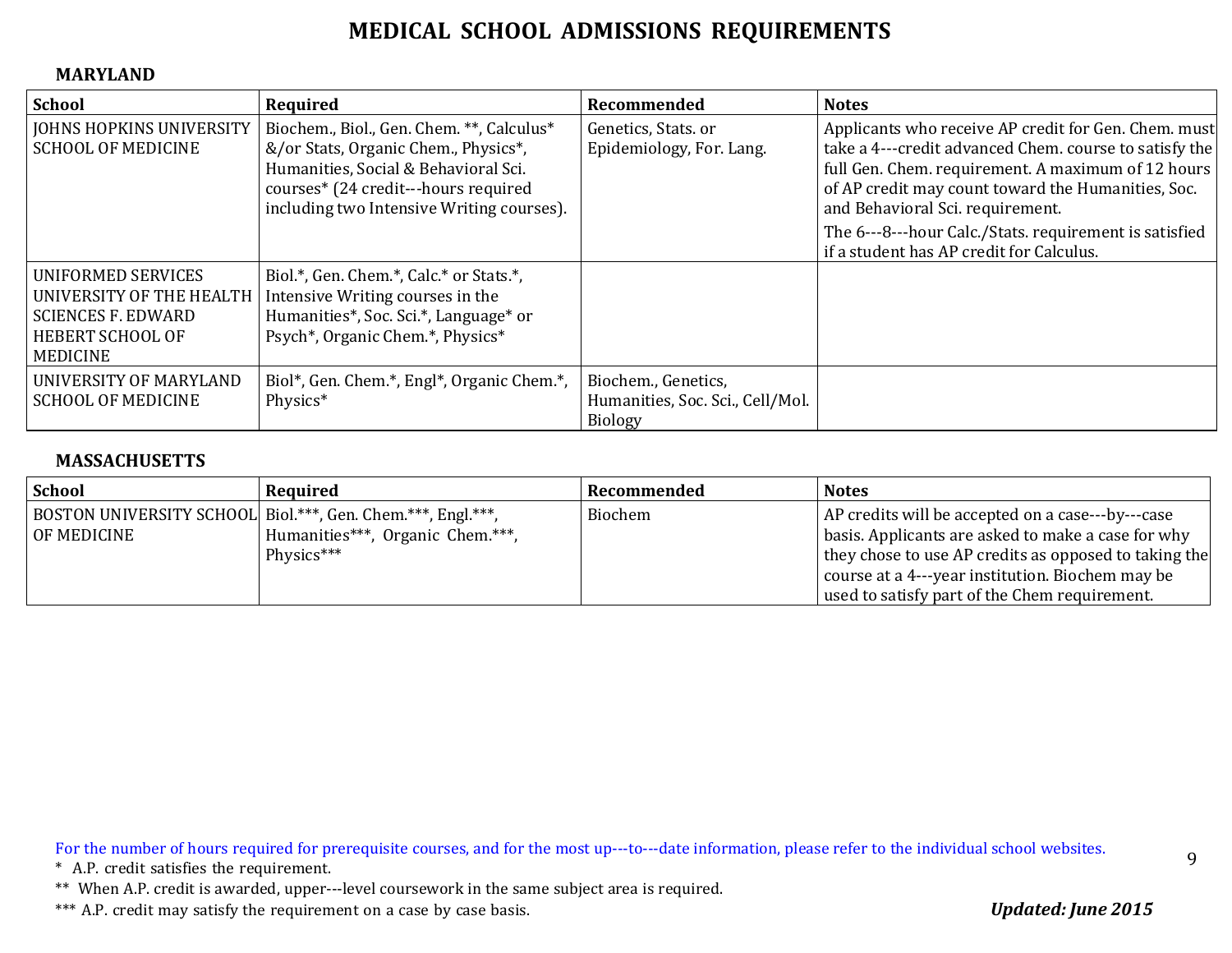| <b>School</b>                                                  | Required                                                                                                                                             | Recommended                                                                 | <b>Notes</b>                                                                                                                                                                                                                                                                                                                                                                                                                                                                                                                                                                                                                                                                                                                                                                                                          |
|----------------------------------------------------------------|------------------------------------------------------------------------------------------------------------------------------------------------------|-----------------------------------------------------------------------------|-----------------------------------------------------------------------------------------------------------------------------------------------------------------------------------------------------------------------------------------------------------------------------------------------------------------------------------------------------------------------------------------------------------------------------------------------------------------------------------------------------------------------------------------------------------------------------------------------------------------------------------------------------------------------------------------------------------------------------------------------------------------------------------------------------------------------|
| HARVARD MEDICAL SCHOOL                                         | Biochem., Biol.**, Gen. Chem.* (see notes),<br>Calc.*, Stats (see notes) Organic Chem.,<br>Physics** (see notes), Expository Writing<br>(see notes.) | Biostats., For. Lang., Lit., The<br>Arts, Humanities, Soc. Sci.             | AP credit in Biol does not satisfy the Biology<br>requirement-upper---level courses required if AP<br>credit was awarded. If AP credit is awarded for Gen.<br>Chem, one semester of the 2---year Chem sequence<br>will be waived, but biologically relevant Gen. and<br>Organic Chem, as well as Biochem is required. When<br>AP credit is awarded for Gen. Physics, one semester<br>of an upper---level biologically---relevant Physics<br>course may replace one semester of the 2---semester<br>requirement.<br>Biostats. is preferred for satisfying the Stats.<br>requirement. The Expository Writing requirement<br>cannot be satisfied with AP credits, but can be<br>satisfied with any courses in the Social sciences or<br>Humanities that require a lot of writing. See website<br>for additional details. |
| TUFTS UNIVERSITY SCHOOL<br>OF MEDICINE                         | Biol., Gen. Chem.* (see notes), Organic<br>Chem, Physics                                                                                             | Biochem, Stats.                                                             | AP credit in Chem. may be applied toward Gen.<br>Chem. and toward one semester of the two year total<br>Chem. requirement. Biochem. may count toward the<br>two---year Chem. requirement.<br>For Biol. and Physics, AP does not reduce the<br>required coursework. Applicants need one full year<br>of Biol. and one semester of Physics taken in college.                                                                                                                                                                                                                                                                                                                                                                                                                                                            |
| <b>UNIVERSITY OF</b><br>MASSACHUSETTS MEDICAL<br><b>SCHOOL</b> | Biol/Zoology,* Gen. Chem.*, College Engl.*,<br>Organic Chem.*, Physics*                                                                              | Biochem., Calculus, Comp. Sci.,<br>Humanities, Psych., Soc. Sci.,<br>Stats. |                                                                                                                                                                                                                                                                                                                                                                                                                                                                                                                                                                                                                                                                                                                                                                                                                       |

#### **MICHIGAN**

| <b>School</b>                                                  | Required              | Recommended                                                                    | <b>Notes</b> |
|----------------------------------------------------------------|-----------------------|--------------------------------------------------------------------------------|--------------|
| CENTRAL MICHIGAN<br>  UNIVERSITY COLLEGE OF<br><b>MEDICINE</b> | Biol., Organic Chem., | Behavioral Sci., Humanities,<br>Physics, Psych., Soc. Sci.,<br>Inorganic Chem. |              |

For the number of hours required for prerequisite courses, and for the most up---to---date information, please refer to the individual school websites.

\* A.P. credit satisfies the requirement.

\*\* When A.P. credit is awarded, upper---level coursework in the same subject area is required.

\*\*\* A.P. credit may satisfy the requirement on a case by case basis. *Updated: June 2015*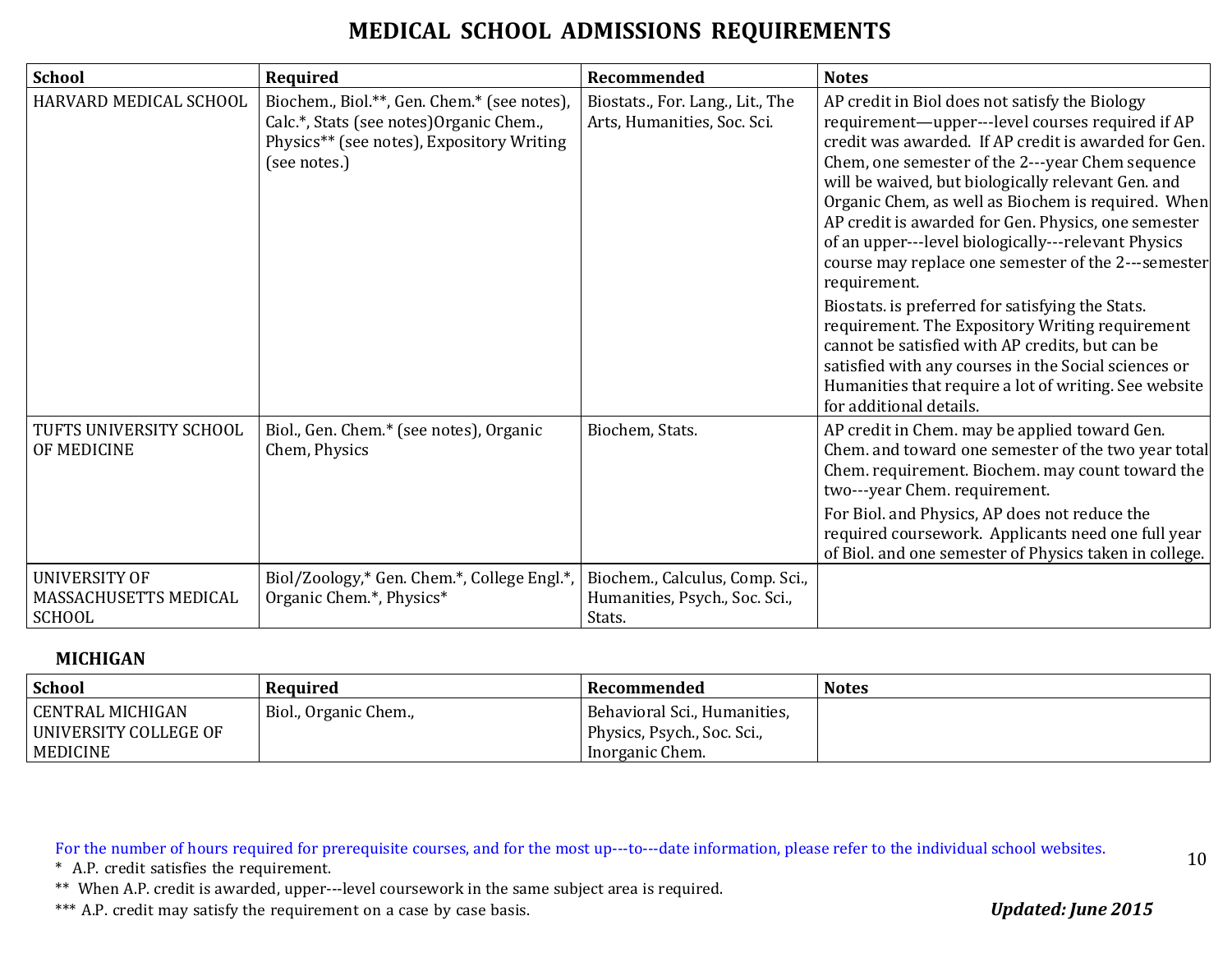| <b>School</b>                                                             | Required                                                                                                                                        | Recommended                                                                    | <b>Notes</b>                                                                                                                                                                                                                                                                                               |
|---------------------------------------------------------------------------|-------------------------------------------------------------------------------------------------------------------------------------------------|--------------------------------------------------------------------------------|------------------------------------------------------------------------------------------------------------------------------------------------------------------------------------------------------------------------------------------------------------------------------------------------------------|
| MICHIGAN STATE<br>UNIVERSITY COLLEGE OF<br><b>HUMAN MEDICINE</b>          | Biol.*, Gen. Chem.*, Organic Chem.* Engl.<br>Comp.*, Math* or Stats.*, 2 Upper---Level<br>Biol. Courses, 2 Semesters of Soc.<br>Sci/Humanities* |                                                                                | Biochem is acceptable as an upper---level Biol.<br>course, but cannot be used toward the Organic<br>Chem. sequence.                                                                                                                                                                                        |
| OAKLAND UNIVERSITY<br>WILLIAM BEAUMONT<br><b>SCHOOL OF MEDICINE</b>       | Biol.*, Gen. Chem.*, College Math*, Organic<br>Chem.*, Physics* (See notes)                                                                     | Biochem., Engl./Comm.,<br>Humanities, Behavioral Sci.<br>(Soc., Psych., Anth.) | Although AP credits are accepted for satisfying<br>prerequisite requirements, taking upper---level<br>courses in the same subject is highly recommended.<br>The Math requirement may be met with 2 semesters<br>of math or one semester of math, and one semester<br>of Stats.                             |
| UNIVERSITY OF MICHIGAN<br>MEDICAL SCHOOL                                  | No specific prerequisite requirements<br>beginning in the 2017 admissions cycle.<br>(See notes.)                                                |                                                                                | Demonstration of core competencies in the<br>following areas required: Analytical Thought and<br>Problem---Solving Skills, Written and Verbal<br>Communication, Mathematical/Statistical Analysis,<br>Application of the Hypothesis---Driven Methods of<br>Research. (See website for more specific info.) |
| <b>WAYNE STATE UNIVERSITY</b><br><b>SCHOOL OF MEDICINE</b>                | Biol/Zoology*, Gen. Chem.*, Engl.*, Organic Biochem., Medical Ethics, Stats.<br>Chem.*, Physics* (See notes)                                    |                                                                                | AP credits are accepted, but if you received AP<br>credits in any of the sciences, it is advised that you<br>take advanced level courses to enhance your<br>academic record.                                                                                                                               |
| <b>WESTERN MICHIGAN</b><br><b>UNIVERSITY SCHOOL OF</b><br><b>MEDICINE</b> | Does not require specific prerequisite<br>courses.                                                                                              | Biochem., Genetics, Human<br>Anatomy, Human Physiology,<br>Stats.              |                                                                                                                                                                                                                                                                                                            |

#### **MINNESOTA**

| <b>School</b>                               | Required                                                                                                                                                                   | Recommended                                                                                                                                         | <b>Notes</b>                                                                                                                                                                                                                                                                                                                                                    |
|---------------------------------------------|----------------------------------------------------------------------------------------------------------------------------------------------------------------------------|-----------------------------------------------------------------------------------------------------------------------------------------------------|-----------------------------------------------------------------------------------------------------------------------------------------------------------------------------------------------------------------------------------------------------------------------------------------------------------------------------------------------------------------|
| MAYO MEDICAL SCHOOL                         | Biochem.*, Biol.*, Gen. Chem.*, Organic<br>Chem.*, Physics*                                                                                                                |                                                                                                                                                     |                                                                                                                                                                                                                                                                                                                                                                 |
| UNIVERSITY OF MINNESOTA<br>  MEDICAL SCHOOL | Biol., Gen. OR Organic Chem., 4 Semesters<br>of additional Life Sciences (See notes),<br>Humanities OR Soc. Sci. Upper---Level<br>course with intensive writing component. | Biochem., Ethics, Genetics,<br>Psych., Stats., For. Lang.,<br>Soc./Behavioral Sciences and<br>humanities, Independent<br>Learning, Seminar Courses. | Does not accept AP credit. Students are encouraged<br>to take upper---level courses if they have AP credit<br>for Biol. or Gen. Chem. The Life Science requirement<br>is 4 semesters from Biol., Genetics, Zoology, Botany,<br>Parasitology, Biochem., Gen. or Organic Chem<br>(beyond the Chem requirement), and Physics. At<br>least 2 must be upper---level. |

For the number of hours required for prerequisite courses, and for the most up---to---date information, please refer to the individual school websites.

\* A.P. credit satisfies the requirement.

\*\* When A.P. credit is awarded, upper---level coursework in the same subject area is required.

\*\*\* A.P. credit may satisfy the requirement on a case by case basis. *Updated: June 2015*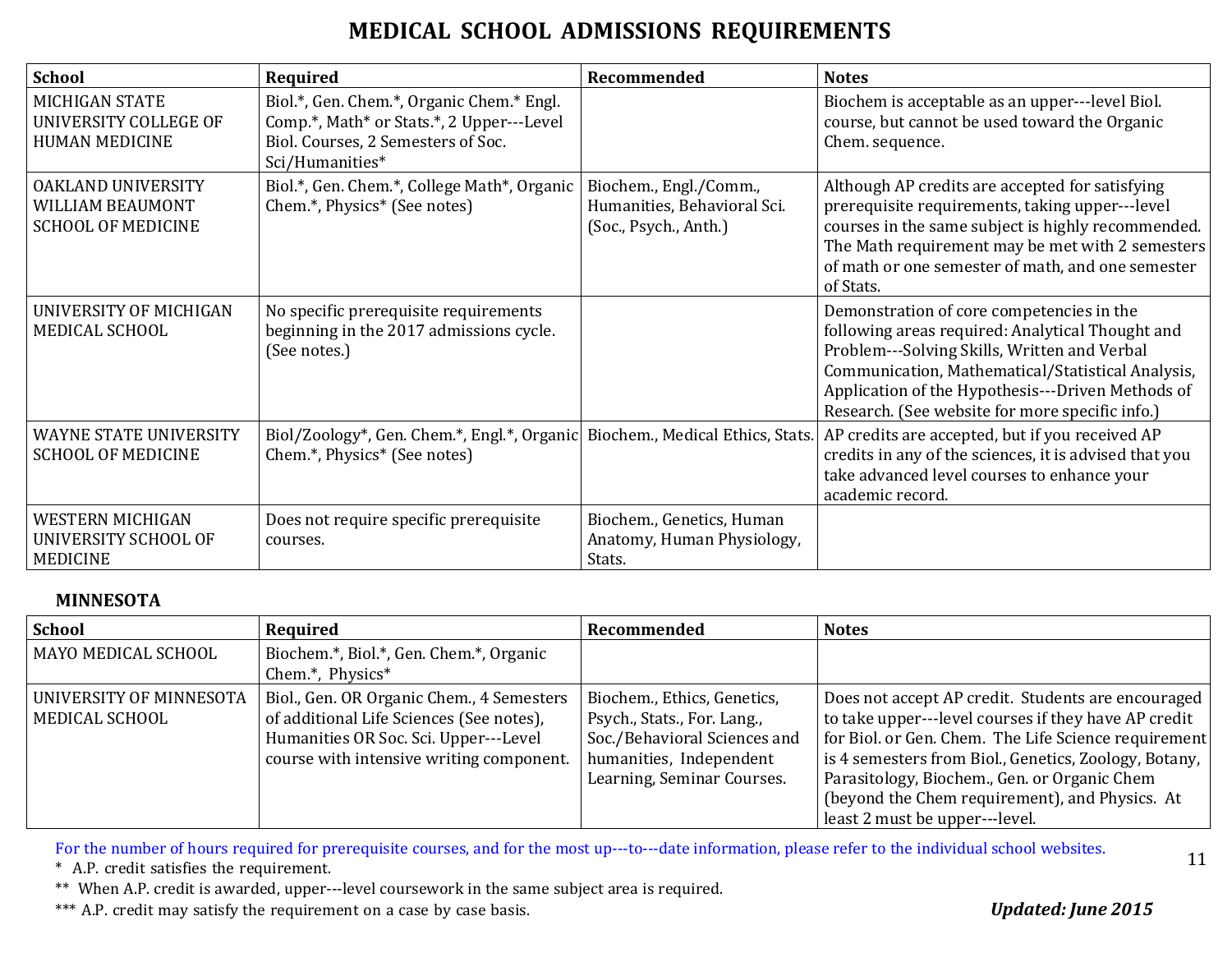#### **MISSISSIPPI**

| <b>School</b>                                 | Required                                                                                                                                                                                                                                                                     | Recommended                   | <b>Notes</b>                                                                                                                                                                 |
|-----------------------------------------------|------------------------------------------------------------------------------------------------------------------------------------------------------------------------------------------------------------------------------------------------------------------------------|-------------------------------|------------------------------------------------------------------------------------------------------------------------------------------------------------------------------|
| UNIVERSITY OF MISSISSIPPI<br>  MEDICAL CENTER | Biol., Gen. Chem., Organic Chem., Physics,<br>Engl., Math (Algebra and Trig.—see notes),<br>6 credits of Adv. Science courses.<br>OR new requirements for the 2018<br>admissions cycle: Biochem., Physics, 2<br>semesters of Life Sciences (see website for  <br>full list.) | Algebra, Stats., Psych., Soc. | Any of the science requirements may be satisfied<br>with upper---level courses in the same subject. The<br>6---hour Math requirement may be met with 3 hours<br>of Calculus. |

#### **MISSOURI**

| <b>School</b>                                                    | Required                                                                                                                        | Recommended                 | <b>Notes</b>                                                                                                                        |
|------------------------------------------------------------------|---------------------------------------------------------------------------------------------------------------------------------|-----------------------------|-------------------------------------------------------------------------------------------------------------------------------------|
| <b>SAINT LOUIS UNIVERSITY</b><br><b>SCHOOL OF MEDICINE</b>       | Biol/Zoology**, Gen. Chem.**, College<br>Engl.**, Humanities and Behavioral Sci.**,<br>Organic Chem.**, Physics**               | Biochem., Psych., Soc. Sci. |                                                                                                                                     |
| UNIVERSITY OF MISSOURI---<br>COLUMBIA SCHOOL OF<br>  MEDICINE    | Biol.*, Gen. Chem.*, College Math*, Organic   Biochem., 2 additional Biol. or<br>Chem.*, Physics*, Engl Comp.*                  | Chem. courses               |                                                                                                                                     |
| UNIVERSITY OF MISSOURI---<br>  KANSAS CITY SCHOOL OF<br>MEDICINE | Biochem., Biol.*, Gen. Chem.*, College<br>Engl.*, College Math*, Genetics, Cell. Bio.,<br>Organic Chem., Humanities/Soc. Sci.*, |                             | These courses must have been completed within 5<br>years of the application deadline: Biochem.,<br>Genetics, Cell. Bio.             |
| WASHINGTON UNIVERSITY<br>IN ST. LOUIS SCHOOL OF<br>  MEDICINE    | Biol.*, Gen. Chem. *, Calculus*, Organic<br>Chem.*, Physics*                                                                    | Biochem                     | Stats. may be substituted for one semester of Calc.<br>requirement. Biochem may be substituted for one<br>semester of Organic Chem. |

### **NEBRASKA**

| School                                        | Required                                                                                                                                        | Recommended                                                                              | <b>Notes</b>                                                                                                                                                                                          |
|-----------------------------------------------|-------------------------------------------------------------------------------------------------------------------------------------------------|------------------------------------------------------------------------------------------|-------------------------------------------------------------------------------------------------------------------------------------------------------------------------------------------------------|
| CREIGHTON UNIVERSITY<br>SCHOOL OF MEDICINE    | Biochem., Adv. Physiology, Engl (2)<br>Intensive Writing courses)*, Stats.                                                                      |                                                                                          | Preference will be given to applicants who complete<br>at least one adv. Sci. course in addition to required<br>coursework, that builds a foundation within human<br>or molecular---cellular biology. |
| UNIVERSITY OF NEBRASKA<br>COLLEGE OF MEDICINE | Biochem., Biol., Gen. Chem., Calc. or Stats.,<br>Engl. Comp., Genetics, Humanities and/or<br>Soc. Sci. (12---16 hrs), Organic Chem.,<br>Physics | Additional Biol., Microbiol.,<br>Immunology, Comm., Ethics,<br>and Personnel Management. | AP credits not accepted. Biochem. course must cover<br>Metabolism.                                                                                                                                    |

For the number of hours required for prerequisite courses, and for the most up---to---date information, please refer to the individual school websites.

\* A.P. credit satisfies the requirement.

\*\* When A.P. credit is awarded, upper---level coursework in the same subject area is required.

\*\*\* A.P. credit may satisfy the requirement on a case by case basis. *Updated: June 2015*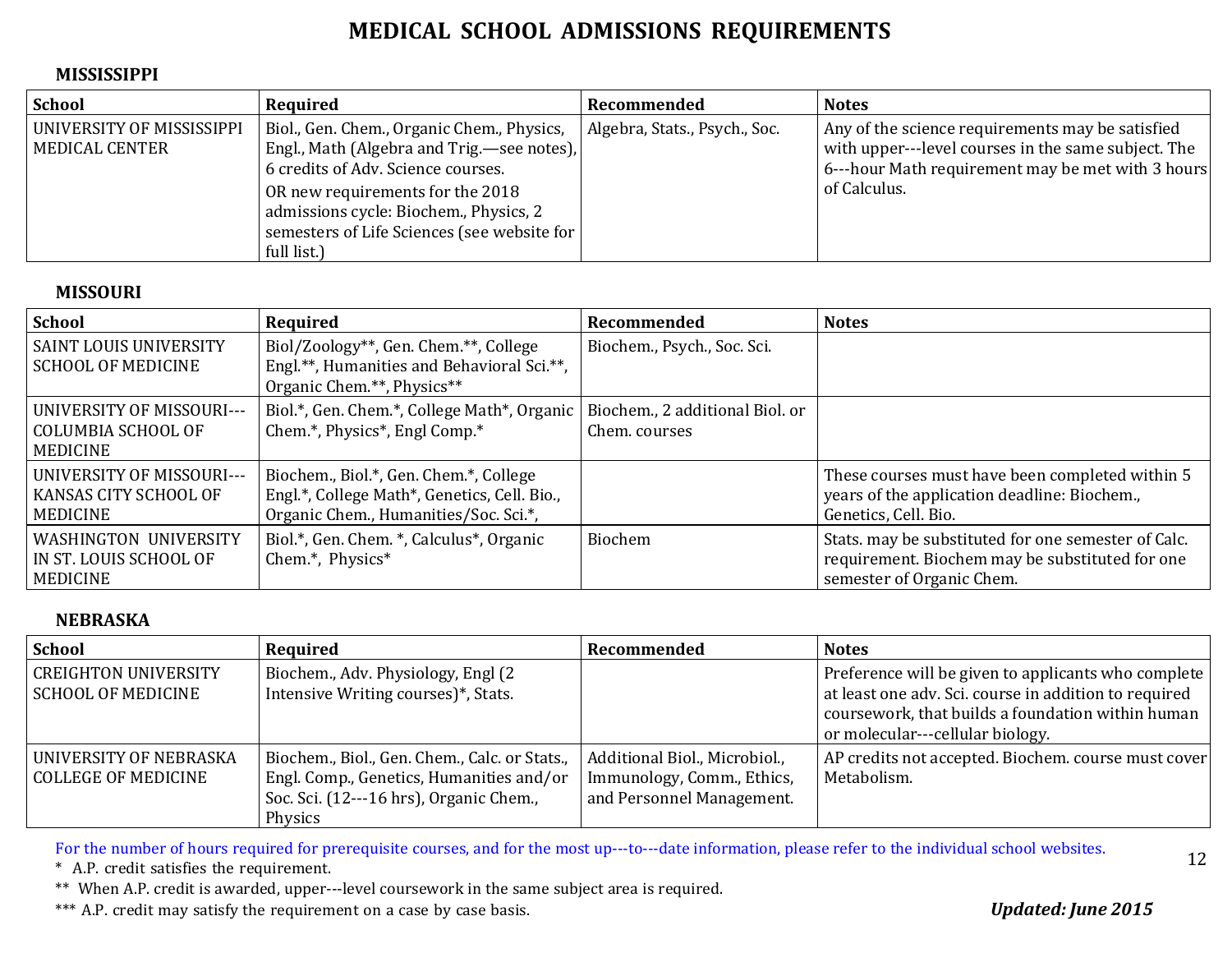#### **NEVADA**

| <b>School</b>                                     | Required                                                                        | Recommended                                             | <b>Notes</b>                                                         |
|---------------------------------------------------|---------------------------------------------------------------------------------|---------------------------------------------------------|----------------------------------------------------------------------|
| UNIVERSITY OF NEVADA<br><b>SCHOOL OF MEDICINE</b> | Biochem.**, Biol.**, Gen. Chem.**,<br>, Organic<br>Chem.**, Physics**, Psych.** | Calc., Stats., Genetics,<br>Microbiology,<br>Immunology | Biol.<br>. requirement must include 6 hours of upper-<br>level Biol. |

#### **NEWHAMPSHIRE**

| <b>School</b>       | Required                                                         | Recommended | <b>Notes</b> |
|---------------------|------------------------------------------------------------------|-------------|--------------|
|                     | GEISEL SCHOOL OF MEDICINE Biochem., Biol.*, Gen. Chem.*, Organic |             |              |
| <b>AT DARTMOUTH</b> | Chem.*, Physics*, Calc.* or Stats.*                              |             |              |

### **NEW JERSEY**

| <b>School</b>                                                                      | Required                                                                                                               | Recommended                                                                    | <b>Notes</b>                                                                                                                                                                                       |
|------------------------------------------------------------------------------------|------------------------------------------------------------------------------------------------------------------------|--------------------------------------------------------------------------------|----------------------------------------------------------------------------------------------------------------------------------------------------------------------------------------------------|
| COOPER MEDICAL SCHOOL OF Biol., Gen. Chem., Engl. Comp.<br><b>ROWAN UNIVERSITY</b> |                                                                                                                        | Biochem., Physics, Ethics,<br>Behavioral Sci., Humanities,<br>Biostats., Span. | AP Credit will not be accepted. If AP credits are<br>awarded, students may substitute upper---level<br>credits to replace general or introductory<br>prerequisite courses.                         |
| <b>RUTGERS NEW JERSEY</b><br>MEDICAL SCHOOL                                        | Biol*, Gen. Chem.*, College Engl.*, Organic<br>Chem*., Physics*                                                        | Biochem., College Math,<br>Genetics                                            | AP credit will satisfy prerequisite course<br>requirements, but upper---level courses in the same<br>subject are strongly encouraged.                                                              |
| RUTGERS, ROBERT WOOD<br><b>JOHNSON MEDICAL SCHOOL</b>                              | Biochem. (see notes)*, Biol. or Zoology*,<br>Gen. Chem.*, College Engl.*, College Math*,  <br>Organic Chem*., Physics* | Anat. and Physiology, Cell and<br>Mol. Biol., Biostats. and Span.              | Biochem may be replaced with a second semester of<br>Organic Chem. AP credits are accepted to meet the<br>prerequisite requirements, but upper---level science<br>courses are strongly encouraged. |

#### **NEW MEXICO**

| <b>School</b>            | Required                                    | Recommended              | Notes |
|--------------------------|---------------------------------------------|--------------------------|-------|
| UNIVERSITY OF NEW MEXICO | Bio Chem., Biol*, Gen. Chem.*,<br>, Organic | Anatomy & Physiology,    |       |
| ' SCHOOL OF MEDICINE     | Chem., Physics*                             | Microbiology, Immunology |       |

#### **NEW YORK**

| School                 | Required                                                                | Recommended | <b>Notes</b>                                                                                                                                             |
|------------------------|-------------------------------------------------------------------------|-------------|----------------------------------------------------------------------------------------------------------------------------------------------------------|
| ALBANY MEDICAL COLLEGE | Biol.* or Zoology, Gen. Chem.*, Organic<br>Chem.*, Physics* (See notes) |             | When students have satisfied prerequisite course<br>requirements with AP credit, they are encouraged to<br>take upper---level courses in the same areas. |

For the number of hours required for prerequisite courses, and for the most up---to---date information, please refer to the individual school websites.

\* A.P. credit satisfies the requirement.

\*\* When A.P. credit is awarded, upper---level coursework in the same subject area is required.

\*\*\* A.P. credit may satisfy the requirement on a case by case basis. *Updated: June 2015*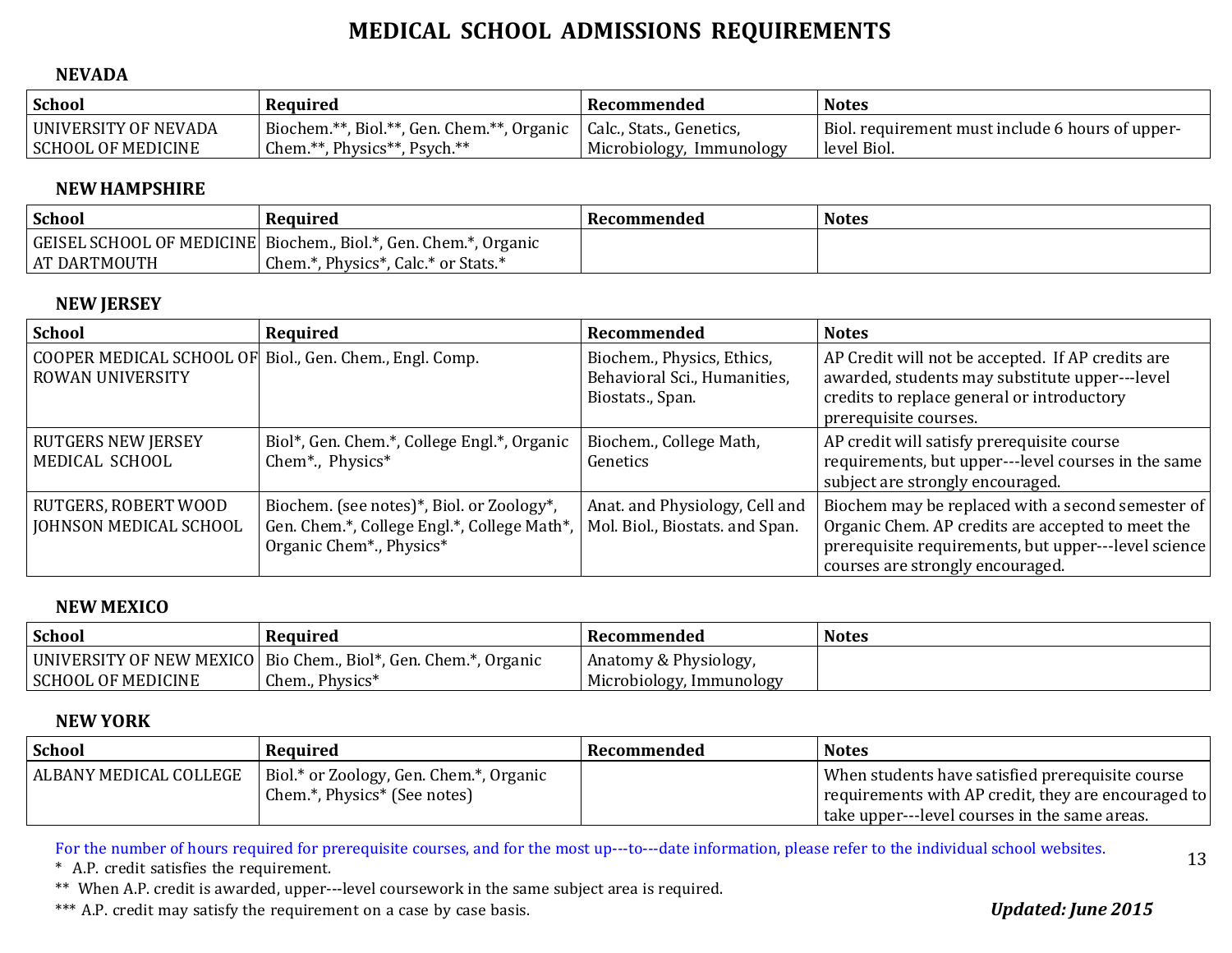| <b>School</b>                                                                     | Required                                                                                                                                                                                                                                                                                                                        | Recommended                                                                                                                                                                                    | <b>Notes</b>                                                                                                                                                                                                                                                        |
|-----------------------------------------------------------------------------------|---------------------------------------------------------------------------------------------------------------------------------------------------------------------------------------------------------------------------------------------------------------------------------------------------------------------------------|------------------------------------------------------------------------------------------------------------------------------------------------------------------------------------------------|---------------------------------------------------------------------------------------------------------------------------------------------------------------------------------------------------------------------------------------------------------------------|
| ALBERT EINSTEIN COLLEGE<br>OF MEDICINE OF YESHIVA<br><b>UNIVERSITY</b>            | In lieu of specific prerequisite course<br>requirements, students must demonstrate<br>Knowledge Competencies in<br>Chem/Biochem., Biol., College Math,<br>Physics, Humanities and Social and<br>Behavioral Sci. (See website for more<br>details in each area). No specific<br>prerequisite course requirements. (See<br>notes. | 40 semester hours of science<br>and math and 40 semester<br>hours of humanities and social<br>sciences taken at a 4--- year<br>college.                                                        | AP credits might in some cases count toward<br>meeting the Knowledge Competencies<br>requirements. The Math competency requirement<br>may be met with Stats. or Comp. Sci.                                                                                          |
| <b>COLUMBIA UNIVERSITY</b><br><b>COLLEGE OF PHYSICIANS AND</b><br><b>SURGEONS</b> | Biol.*, Gen. Chem.*, College Engl.*, Organic<br>Chem.*, Physics* (See notes).                                                                                                                                                                                                                                                   |                                                                                                                                                                                                | If AP credit is awarded in Biol., Chem. or Physics, an<br>additional year at the college level is strongly<br>recommended. For students who have received AP<br>credit, both Physical Chem. and courses in Genetics<br>and Dev. Biol. (Embryology) are recommended. |
| HOFSTRA NORTH SHORE LIJ<br><b>SCHOOL OF MEDICINE</b>                              | No Required Prerequisite Courses                                                                                                                                                                                                                                                                                                | Biol., Chem. including Organic<br>Chem or Biochem, Math<br>including Stats, Physics, Engl.<br>Lit. or equivalent including<br>writing, Embryology, Cell Bio.,<br>Mol. Biol., Genetics, Ethics. |                                                                                                                                                                                                                                                                     |
| <b>ICAHN SCHOOL OF MEDICINE</b><br><b>AT MOUNT SINAI</b>                          | Biol., Gen. Chem., College Engl., College<br>Math* or Stats., Organic Chem., Physics*<br>(See notes)                                                                                                                                                                                                                            | Fluency in Span. or Mandarin,<br>Biochem, Stats., Integral Soc.<br>Sci. like Pol. Sci., Psych., Soc.,<br>Global Health                                                                         | AP credit for Calc. BC satisfies the Math requirement.<br>One yr. of Organic Chem., or one sem. of Organic<br>Chem., and one sem. of Biochem. are required. Engl<br>requirement is for one year of intensive writing<br>courses.                                    |
| <b>NEW YORK MEDICAL</b><br><b>COLLEGE</b>                                         | Biochem., Biol.*, Gen. Chem.*, Engl.*,<br>Organic Chem.*, Physics*,                                                                                                                                                                                                                                                             | Genetics, Stats.                                                                                                                                                                               |                                                                                                                                                                                                                                                                     |
| NEW YORK UNIVERSITY<br><b>SCHOOL OF MEDICINE</b>                                  | No mandatory prerequisite course<br>requirements. (See notes.)                                                                                                                                                                                                                                                                  | Biochem., Biol., Gen. Chem.,<br>Engl., Organic Chem., Physics,<br>Genetics                                                                                                                     | Excellence in the premedical sciences constitutes a<br>basic requirement for selection, but no preference is<br>given to those with science concentrations.                                                                                                         |

For the number of hours required for prerequisite courses, and for the most up---to---date information, please refer to the individual school websites.

\* A.P. credit satisfies the requirement.

\*\* When A.P. credit is awarded, upper---level coursework in the same subject area is required.

\*\*\* A.P. credit may satisfy the requirement on a case by case basis. *Updated: June 2015*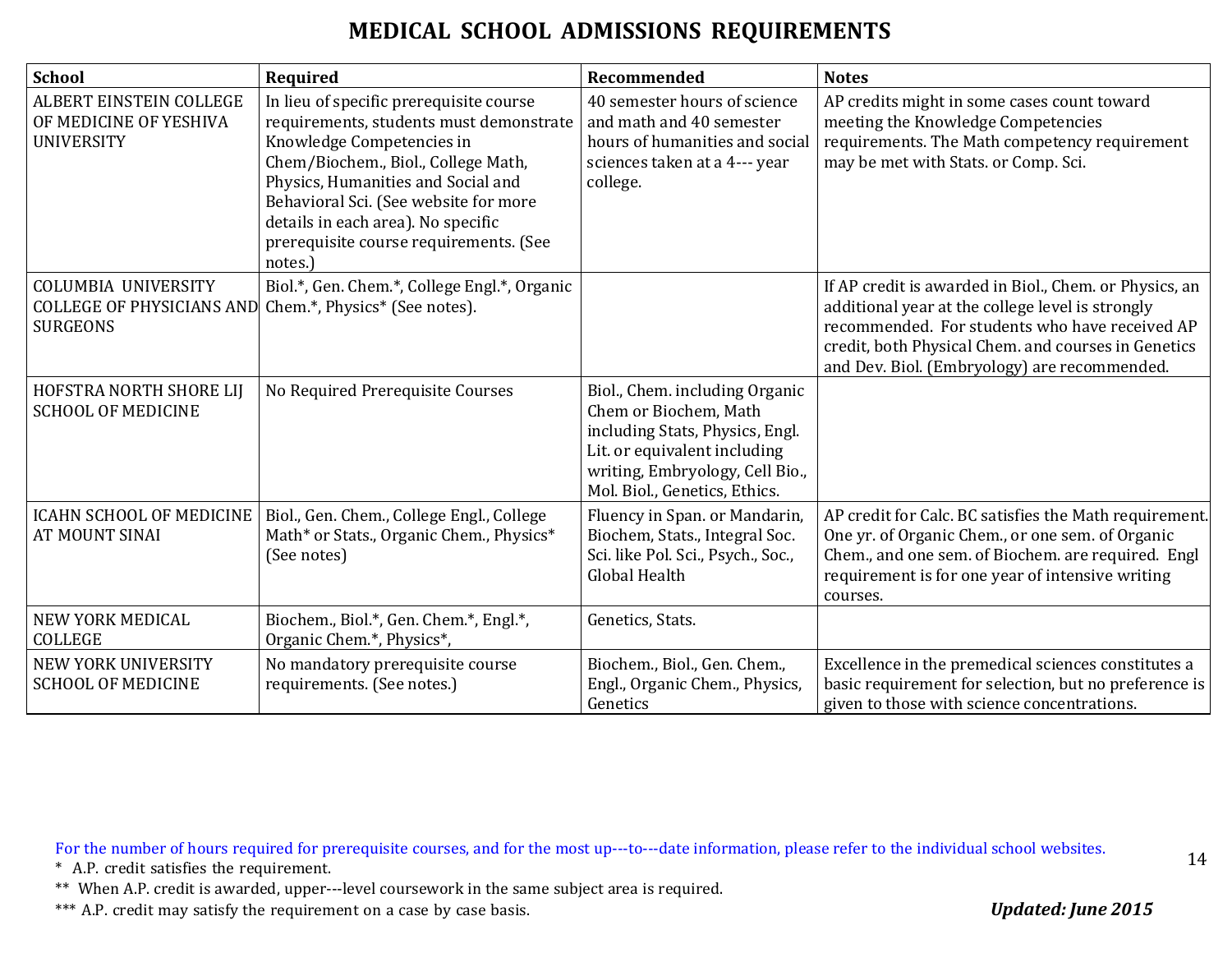| School                                                                                                      | Required                                                                                                                  | Recommended                                                                              | <b>Notes</b>                                                                                                                                                                                                                                                                                                                                      |
|-------------------------------------------------------------------------------------------------------------|---------------------------------------------------------------------------------------------------------------------------|------------------------------------------------------------------------------------------|---------------------------------------------------------------------------------------------------------------------------------------------------------------------------------------------------------------------------------------------------------------------------------------------------------------------------------------------------|
| STATE UNIVERSITY OF NEW<br><b>CENTER COLLEGE OF</b><br><b>MEDICINE</b>                                      | Biol.* or Zoology*, Gen. Chem.*, College<br>YORK DOWNSTATE MEDICAL Engl*, Organic Chem.*, Physics* (See<br>notes.)        | Biochem. is strongly<br>recommended. Math, Adv. Sci.,<br>Stats., Biostats., Soc., Psych. | "In order for the Admissions Committee to consider<br>you to be competitive for admission, you should take<br>advanced level science course work equivalent to<br>the number of credit hours which have been<br>accepted for AP prerequisites." One year of college<br>math and advanced science (including Biochem.) is<br>strongly recommended. |
| STATE UNIVERSITY OF NEW<br>YORK UPSTATE MEDICAL<br><b>UNIVERSITY</b>                                        | Biochem., Biol.*, Gen. Chem.*, Engl.<br>Elective*, Writ./Comp.*, Organic Chem.*,<br>Physics*, Stats.*                     | Physiology, Genetics, Cell Bio.<br>and Psych.                                            | Calculus---based Physics is recommended, but not<br>required. If AP credit is awarded, advanced sci.<br>course work is recommended to be competitive.                                                                                                                                                                                             |
| <b>STONY BROOK UNIVERSITY</b><br><b>SCHOOL OF MEDICINE</b>                                                  | Biochem., Biol.*, Gen. Chem.*, Engl. Comp.*,<br>Organic Chem.*, Physics*, Stats.*, Soc.<br>Sci.*/Humanities* (See notes.) |                                                                                          | AP credit is accepted, but not for more than one<br>course in a specific discipline. The Soc.<br>Sci/Humanities requirement may be satisfied with<br>one course in Psyc., Soc., Logic, Ethics, Anth, or Phil.                                                                                                                                     |
| UNIVERSITY AT BUFFALO<br><b>STATE UNIVERSITY OF NEW</b><br>YORK SCHOOL OF MEDICINE<br>& BIOMEDICAL SCIENCES | Biol.*, Gen. Chem.*, College Engl.*, Organic<br>Chem.*, Physics* (See notes.)                                             | Bio Chem., Genetics, Mol. Biol.,<br>Humanities, Soc. Sci., Stats.<br>(See notes.)        | AP credit accepted, but advanced coursework in the<br>same subjects is strongly recommended.<br>Four Soc. Sci. courses and two Humanities in<br>addition to Engl. are recommended.                                                                                                                                                                |
| <b>UNIVERSITY OF ROCHESTER</b><br><b>SCHOOL OF MEDICINE AND</b><br><b>DENTISTRY</b>                         | Biol., Gen. Chem.*, Expos. Writ., Organic<br>Chem.*, Physics*, Humanities and/or Soc.<br>Sci. (See notes.)                | Calc., Stats., Genetics,<br>Physiology, Biochem.                                         | AP credit will meet only one semester of the Chem.<br>and/or one semester of the Physics requirement. AP<br>credit will not satisfy Biol or non---science<br>requirements. Upper---level coursework may be<br>taken instead.                                                                                                                      |
|                                                                                                             |                                                                                                                           |                                                                                          | One semester of Organic and one semester of<br>Biochem may satisfy the Organic Chem requirement.                                                                                                                                                                                                                                                  |
|                                                                                                             |                                                                                                                           |                                                                                          | 12---16 credit hours in the Humanities and/or Soc.<br>or Behavioral Sci. is required.                                                                                                                                                                                                                                                             |
|                                                                                                             |                                                                                                                           |                                                                                          | Writing requirement may be met with Engl. or other<br>non---science courses.                                                                                                                                                                                                                                                                      |

For the number of hours required for prerequisite courses, and for the most up---to---date information, please refer to the individual school websites.

\* A.P. credit satisfies the requirement.

\*\* When A.P. credit is awarded, upper---level coursework in the same subject area is required.

\*\*\* A.P. credit may satisfy the requirement on a case by case basis. *Updated: June 2015*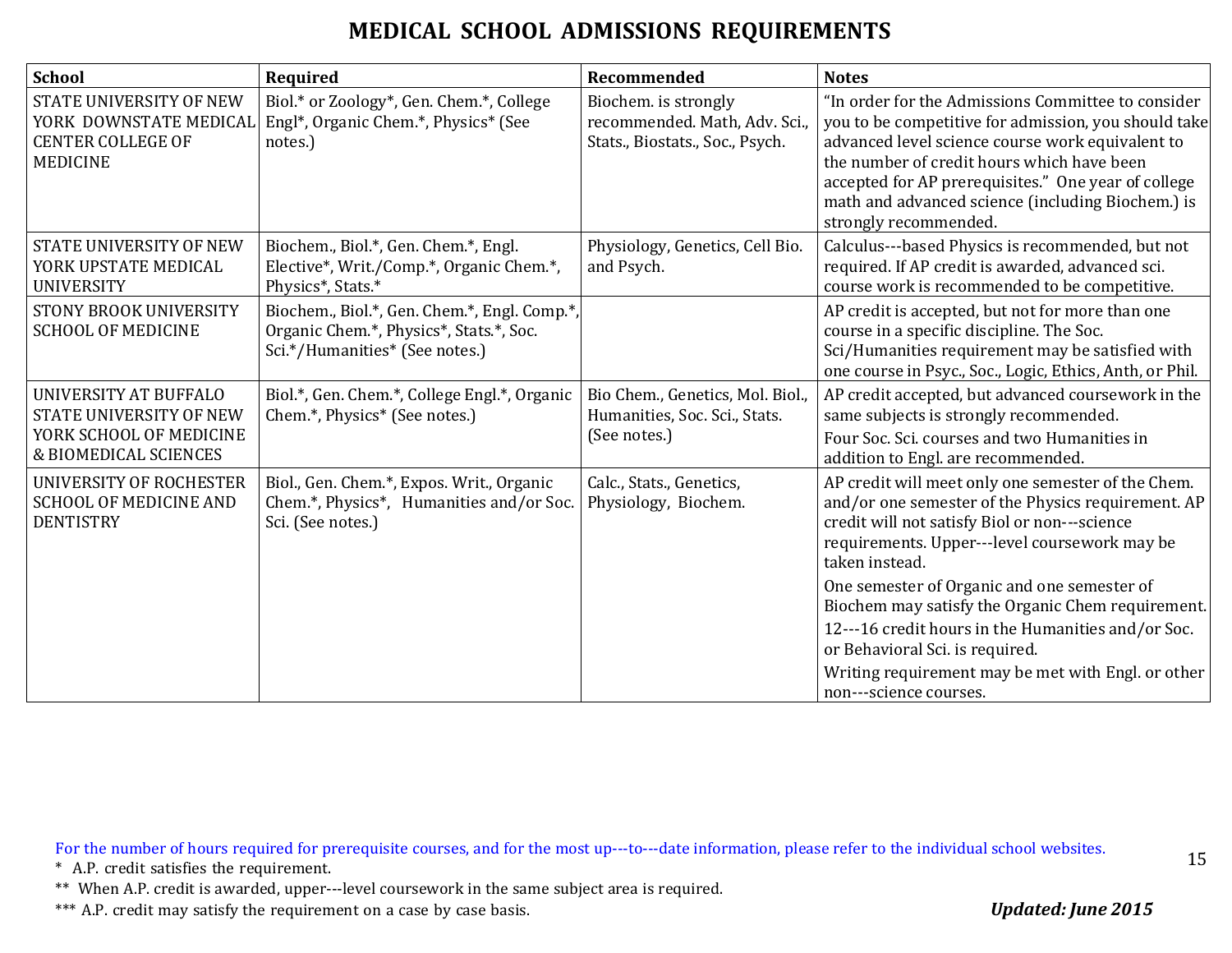| School                           | Required                                                                                                   | Recommended              | <b>Notes</b>                                                                                                                                                                                                                              |
|----------------------------------|------------------------------------------------------------------------------------------------------------|--------------------------|-------------------------------------------------------------------------------------------------------------------------------------------------------------------------------------------------------------------------------------------|
| WEILL CORNELL MEDICAL<br>COLLEGE | Biol, Gen. Chem., Engl. Lang. Lit., Writ.<br>Intensive Humanities or Soc. Sci., Organic<br>Chem., Physics* | Soc., Management Skills. | Calc., Stats., Ethics, Psyc., Anth., AP credit satisfies the Physics requirement, but for<br>other prerequisites, advanced courses are required<br>to satisfy course requirements when AP credit has<br>been awarded.                     |
|                                  |                                                                                                            |                          | For the Organic Chem. requirement, 2 semesters of<br>Organic are recommended, but one semester of<br>Organic and one semester of Adv. Biol. like Biochem.,<br>Phys. Chem, Analytic Chem or Mol. Genetics will<br>satisfy the requirement. |

#### **NORTH CAROLINA**

| <b>School</b>                                                                      | Required                                                                                     | Recommended                                                                                                        | <b>Notes</b>                                                                                                                                                                                                                                                                           |
|------------------------------------------------------------------------------------|----------------------------------------------------------------------------------------------|--------------------------------------------------------------------------------------------------------------------|----------------------------------------------------------------------------------------------------------------------------------------------------------------------------------------------------------------------------------------------------------------------------------------|
| DUKE UNIVERSITY SCHOOL<br>OF MEDICINE                                              | Biochem., (See notes), Cell Bio.,<br>Stats/Biostats., Physics, Soc., Psych., Expos.<br>Writ. |                                                                                                                    | Biochem. may be satisfied with a single course in<br>Biochem, or through coursework that incorporates<br>principles of Biochem. as part of an interdisciplinary<br>course in Cell Bio and/or Mol.                                                                                      |
|                                                                                    |                                                                                              |                                                                                                                    | Biol., and/or Genetics. Cell Bio requirement may be<br>met with a single course in Cell and/or Mol. Biol.<br>and/or Genetics. Expos. Writ. requirement includes<br>but is not limited to Engl. courses.                                                                                |
| THE BRODY SCHOOL OF<br><b>MEDICINE AT EAST</b><br><b>CAROLINA UNIVERSITY</b>       | Biol or Zoology*, Gen. Chem.*, Engl.*,<br>Organic Chem.*, Physics*                           | Genetics, Biochem.,<br>Humanities, Soc. Sci., Biostats.,<br>additional yr. of Engl. or Writ.<br>Intensive courses. |                                                                                                                                                                                                                                                                                        |
| UNIVERSITY OF NORTH<br><b>CAROLINA AT CHAPEL HILL</b><br><b>SCHOOL OF MEDICINE</b> | Biol.*, Gen. Chem*., Engl.*, Organic Chem.*,<br>Physics*, Behavioral or Soc. Sci.*           | Cell/Mol. Biol., Biochem,<br>Genetics, Humanities,<br>Additional Soc. Sci. and<br>Advanced---level Sci., Math      | Advanced---level coursework in the sciences is<br>strongly advised when AP credits are awarded for<br>any of the science prerequisites.<br>It is strongly recommended that students take at<br>least one course in Cell and Mol. Biol, or Genetics.<br>Biochem is strongly recommended |

For the number of hours required for prerequisite courses, and for the most up---to---date information, please refer to the individual school websites.

\* A.P. credit satisfies the requirement.

\*\* When A.P. credit is awarded, upper---level coursework in the same subject area is required.

\*\*\* A.P. credit may satisfy the requirement on a case by case basis. *Updated: June 2015*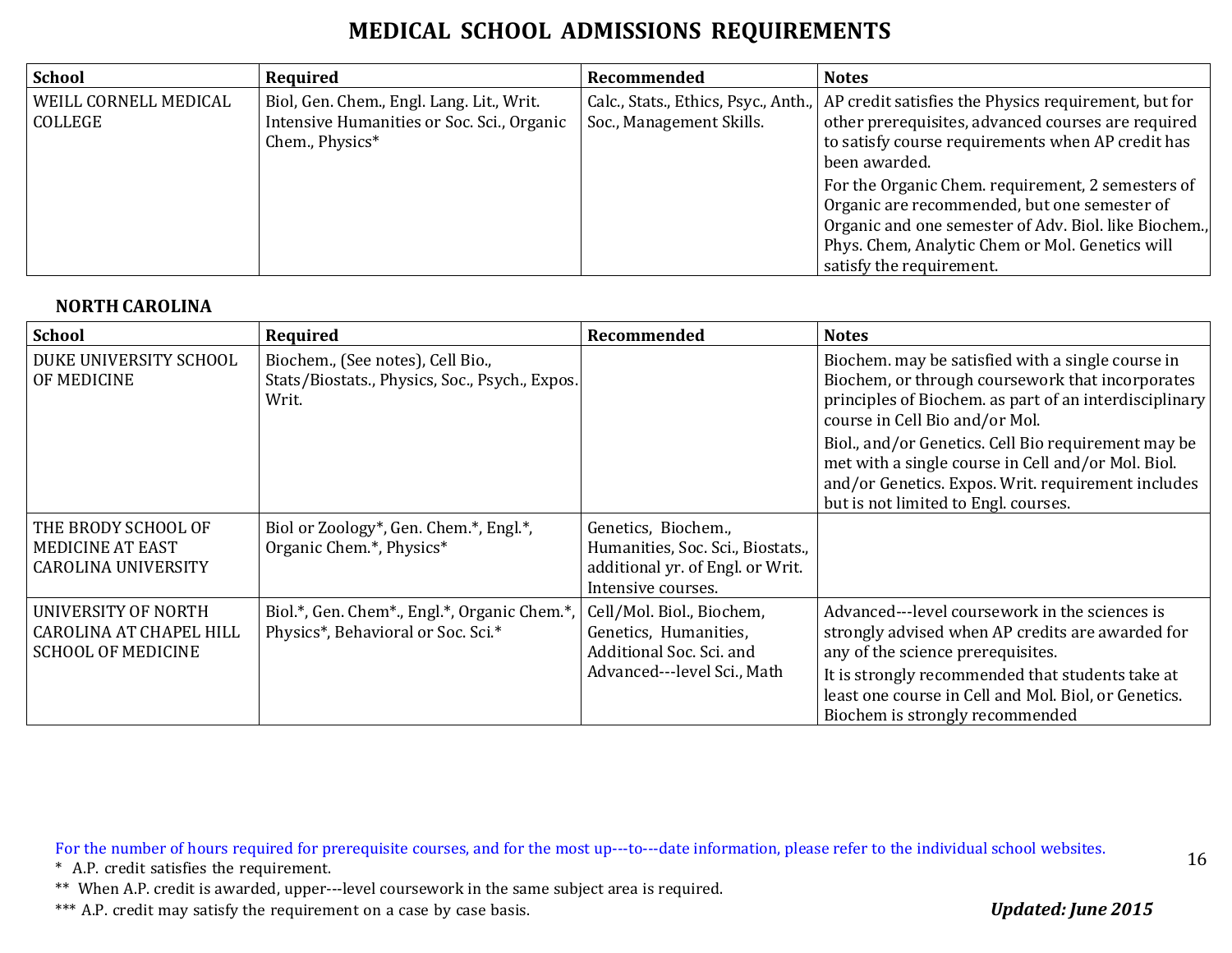| School                                                                            | Required                                                                                  | Recommended | <b>Notes</b>                                                                                                                  |
|-----------------------------------------------------------------------------------|-------------------------------------------------------------------------------------------|-------------|-------------------------------------------------------------------------------------------------------------------------------|
| <b>WAKE FOREST SCHOOL OF</b><br>MEDICINE OF WAKE FOREST<br>BAPTIST MEDICAL CENTER | Biol.** or Zoology**, Gen. Chem.**, Organic   Biochem.<br>Chem.**, (See notes,) Physics** |             | Upper---level coursework in the same area must be<br>taken if prerequisites in the sciences are satisfied<br>with AP credits. |
|                                                                                   |                                                                                           |             | Students may take 4 semester hours of Organic<br>Chem. and 4 semester hours of Biochem instead of 8<br>hours of Organic.      |

#### **NORTH DAKOTA**

| <b>School</b>                                                                     | Required                                                                     | Recommended | <b>Notes</b>                                                                                                                                                                                                                                                                                                                                                                        |
|-----------------------------------------------------------------------------------|------------------------------------------------------------------------------|-------------|-------------------------------------------------------------------------------------------------------------------------------------------------------------------------------------------------------------------------------------------------------------------------------------------------------------------------------------------------------------------------------------|
| UNIVERSITY OF NORTH<br>DAKOTA SCHOOL OF<br>MEDICINE AND HEALTH<br><b>SCIENCES</b> | (Engl., Speech)***, Math,*** Organic<br>Chem.***, Physics***, Psych./Soc.*** | Humanities. | Biol/Zoology***, Gen. Chem.***, Lang. Arts   Biochem., Comp. Sci., Genetics,  AP credits accepted on a case---by---case basis, but<br>upper---level coursework in the same area is<br>preferred.<br>Math requirement can be met with College Algebra,  <br>Calc. or Stats. A semester or quarter of Biochem. may<br>be substituted for the final semester or quarter of<br>Organic. |

#### **OHIO**

| School                                                                 | Required                                                                                                                                     | Recommended                                                                                                                            | <b>Notes</b>                                                                                                                          |
|------------------------------------------------------------------------|----------------------------------------------------------------------------------------------------------------------------------------------|----------------------------------------------------------------------------------------------------------------------------------------|---------------------------------------------------------------------------------------------------------------------------------------|
| <b>CASE WESTERN RESERVE</b><br>UNIVERISTY SCHOOL OF<br><b>MEDICINE</b> | Biochem., Engl. or other Intensive Writ.<br>course, Gen. Chem.*, Organic Chem.                                                               | and Behavioral Sci., Research<br>experience.                                                                                           | Cell Bio., Physics, Biostats., Soc.   For MSTP applicants: Add Physics*, Advanced Biol.,<br>Calculus* or Stats.*, Research Experience |
| NORTHEAST OHIO MEDICAL<br>UNIVERSITY                                   | Biol., Organic Chem., Physics                                                                                                                | Biochem, Calculus, Community<br>Health, Gen. Chem.,<br>Humanities, Human Anat.,<br>Microbiol., Mol. Biol.,<br>Physiology, Soc., Stats. |                                                                                                                                       |
| <b>OHIO STATE UNIVERSITY</b><br><b>COLLEGE OF MEDICINE</b>             | Biochem., Biol*., Gen. Chem.*, Organic<br>Chem.*, Physics*, Anatomy (any area—see Humanities, Soc. Sci., Diversity,<br>website for details.) | Writ./Speech, Genetics,<br>Ethics.                                                                                                     |                                                                                                                                       |
| THE UNIVERSITY OF TOLEDO<br><b>COLLEGE OF MEDICINE</b>                 | Biol.*, Gen. Chem.*, Engl.*, Math*, Organic<br>Chem.*, Physics*                                                                              | Humanities, Soc. Sci.                                                                                                                  |                                                                                                                                       |

For the number of hours required for prerequisite courses, and for the most up---to---date information, please refer to the individual school websites.

\* A.P. credit satisfies the requirement.

\*\* When A.P. credit is awarded, upper---level coursework in the same subject area is required.

\*\*\* A.P. credit may satisfy the requirement on a case by case basis. *Updated: June 2015*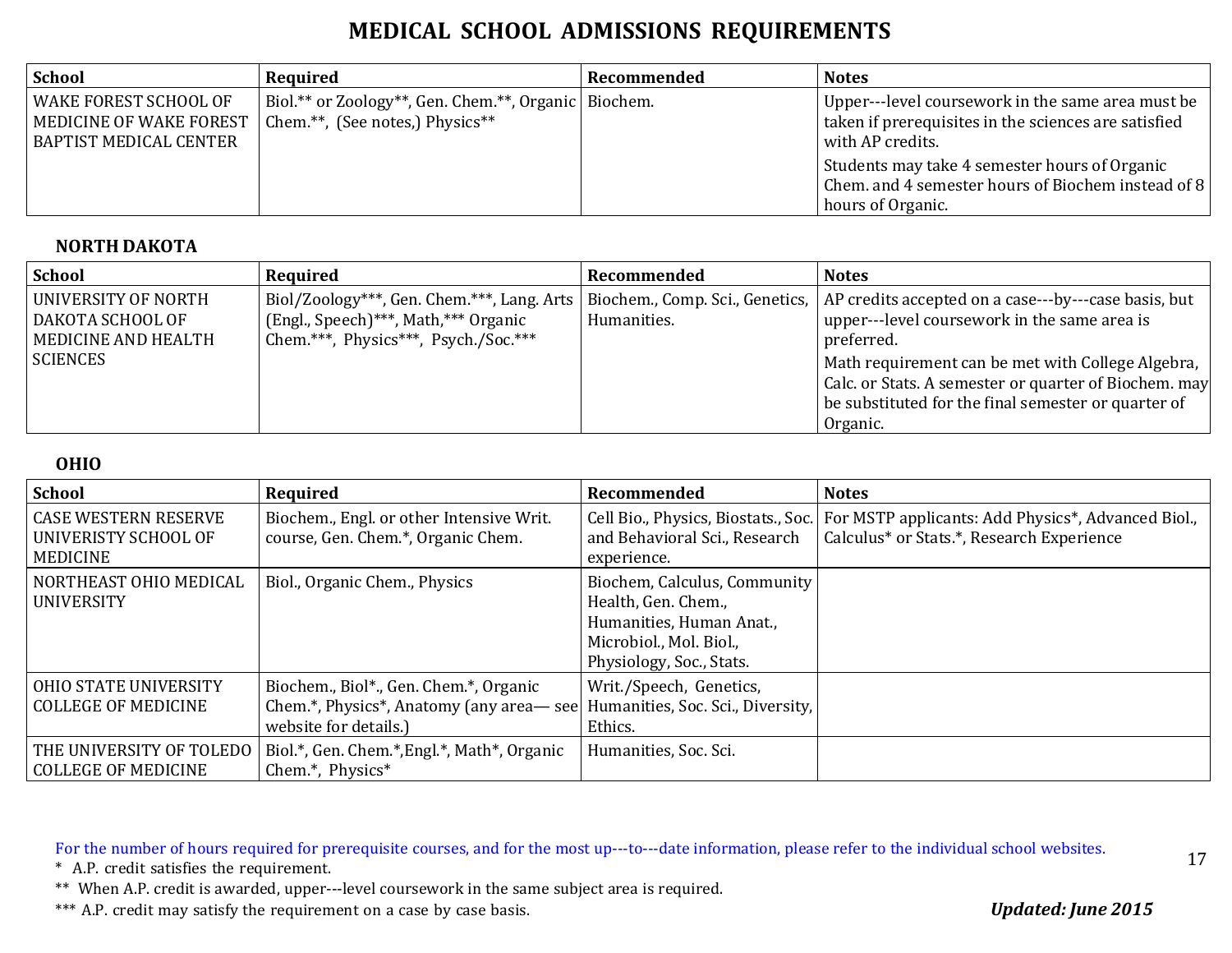| <b>School</b>                                                              | Required                                                | Recommended                                                                                                        | <b>Notes</b> |
|----------------------------------------------------------------------------|---------------------------------------------------------|--------------------------------------------------------------------------------------------------------------------|--------------|
| UNIVERSITY OF CINCINNATI<br>COLLEGE OF MEDICINE                            | No specific prerequisite courses required               | Cultural and Behavioral Sci.,<br>Biol., Gen. Chem., Math, Organic<br>Chem., Physics, Psych., Stats.,<br>Comp. Sci. |              |
| <b>WRIGHT STATE UNIVERSITY</b><br>  BOONSHOFT SCHOOL OF<br><b>MEDICINE</b> | Biol, Gen. Chem., Engl, Math, Organic<br>Chem., Physics | Biochem, Calculus, Computer<br>Sci, Humanities, Psych, Soc. Sci.                                                   |              |

#### **OKLAHOMA**

| <b>School</b>                                 | Required                                                                                                                                                                                                   | Recommended                  | <b>Notes</b>                                                                         |
|-----------------------------------------------|------------------------------------------------------------------------------------------------------------------------------------------------------------------------------------------------------------|------------------------------|--------------------------------------------------------------------------------------|
| UNIVERSITY OF OKLAHOMA<br>COLLEGE OF MEDICINE | Biol/Zoology**, Gen. Chem.**, Engl.**,<br>  Organic Chem**., Physics**, 3 semesters of   Engl. course<br>Psych.**, Phil.**, Soc. Sci.**, or<br>Humanities**, 1 course in Genetics, Cell or  <br>Mol. Biol. | Biochem, Writing---intensive | AP credits are accepted if a higher course in the<br>same area is taken for a grade. |

#### **OREGON**

| <b>School</b>                                   | Required                                                                                                                      | Recommended      | <b>Notes</b> |
|-------------------------------------------------|-------------------------------------------------------------------------------------------------------------------------------|------------------|--------------|
| OREGON HEALTH & SCIENCE<br>UNIVERSITY SCHOOL OF | Biochem <sup>*</sup> , Biol <sup>*</sup> , College Engl. <sup>*</sup> , College<br>Math*, Genetics*, Organic Chem*, Physics*, | Calculus, Stats. |              |
| MEDICINE                                        | Inorganic Chem.*, Humanities and/or Soc.<br>Sciences*                                                                         |                  |              |

#### **PENNSYLVANIA**

| School                                          | Required                                                                                                                                                                                                                                                                                                                                                                                            | Recommended | <b>Notes</b>                                                                                                                                                                                                                                                                                         |
|-------------------------------------------------|-----------------------------------------------------------------------------------------------------------------------------------------------------------------------------------------------------------------------------------------------------------------------------------------------------------------------------------------------------------------------------------------------------|-------------|------------------------------------------------------------------------------------------------------------------------------------------------------------------------------------------------------------------------------------------------------------------------------------------------------|
| <b>DREXEL UNIVERSITY</b><br>COLLEGE OF MEDICINE | No specific course requirements, but must   Proficiency in another lang.<br>demonstrate competency in the following:   additional research/lab.<br>Biol., Gen. Chem. Organic and Biochem.<br>(See notes), Physics, one year of Lab.<br>Experience, Stats/Biostats., Engl. Lit.,<br>Comm., Intensive Writ., Behavioral and<br>Soc. Sci. (See Website for more info on the<br>required competencies.) | experience. | Chem. competency may be met with two years of<br>Chem. through the level of Biochem., but many<br>possible course selections may be used for this<br>recommendation.<br>Behavioral and Soc. Sci. competency may be met<br>with coursework in Hist., Soc., Psych., Phil., Anth.,<br>Ethics, and Econ. |

For the number of hours required for prerequisite courses, and for the most up---to---date information, please refer to the individual school websites.

\* A.P. credit satisfies the requirement.

\*\* When A.P. credit is awarded, upper---level coursework in the same subject area is required.

\*\*\* A.P. credit may satisfy the requirement on a case by case basis. *Updated: June 2015*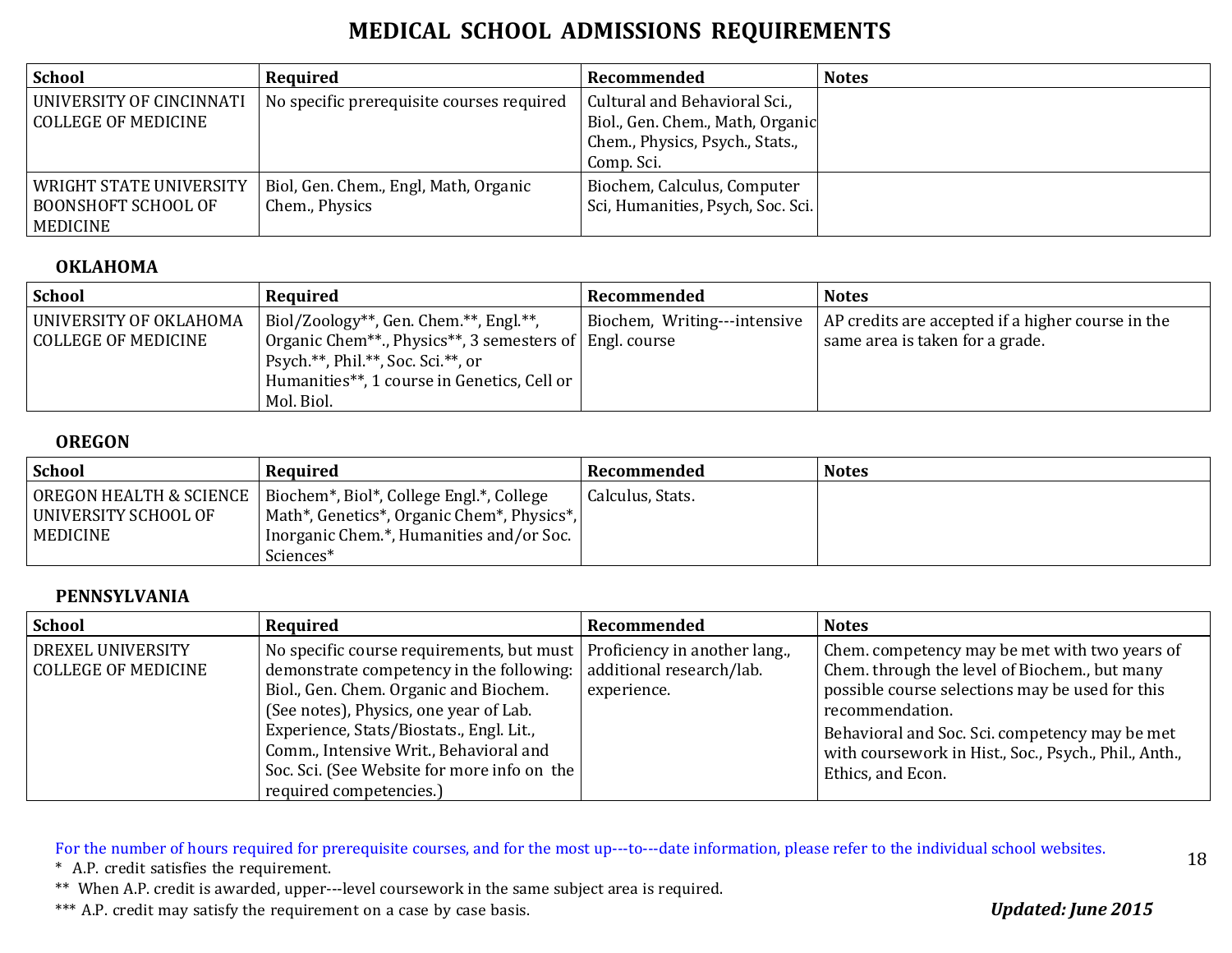| <b>School</b>                                                                                                   | Required                                                                                                                   | Recommended                                                                                                                                   | <b>Notes</b>                                                                                                                                                                   |
|-----------------------------------------------------------------------------------------------------------------|----------------------------------------------------------------------------------------------------------------------------|-----------------------------------------------------------------------------------------------------------------------------------------------|--------------------------------------------------------------------------------------------------------------------------------------------------------------------------------|
| <b>IEFFERSON MEDICAL</b><br><b>COLLEGE OF THOMAS</b><br>JEFFERSON UNIVERSITY                                    | Biol*, Gen. Chem.*, Organic Chem.*,<br>Physics* (See notes.)                                                               | Humanities, Soc. and<br>Behavioral Sci., Intensive Writ.<br>courses.                                                                          | If AP credit is submitted in prerequisite subjects,<br>additional courses in similar subjects are<br>encouraged.                                                               |
| PENNSYLVANIA STATE<br>UNIVERSITY COLLEGE OF<br><b>MEDICINE</b>                                                  | Behavioral Sci.*, Biol.*, Gen. Chem.*, Math*, Strong background in writing,<br>Humanities*, Organic Chem.*, Physics*       | oral comm., critical reading<br>skills.                                                                                                       | AP credits are accepted, but most competitive<br>applicants will have fulfilled advanced course work<br>in those same areas.                                                   |
| <b>RAYMOND AND RUTH</b><br>PERELMAN SCHOOL OF<br><b>MEDICINE AT THE</b><br><b>UNIVERISTY OF</b><br>PENNSYLVANIA | No prerequisite course requirements (See<br>recommended courses and website for<br>more info about required competencies.) | Behavioral Sci., Biochem., Biol.,<br>Gen. Chem., Calculus,<br>Engl./Comm., Math, Comp. Sci.,<br>Humanities, Organic Chem.,<br>Physics, Stats. | Behavioral Sci. competency can be met with course<br>work in Hist., Phil., Ethics, Anth., Pol. Sci., Econ., Soc.,<br>or Psych.                                                 |
| OF MEDICINE                                                                                                     | TEMPLE UNIVERSITY SCHOOL Biol.*, Gen. Chem.*, Humanities, Organic<br>Chem.*, Physics*                                      |                                                                                                                                               | Two prerequisite science courses can be fulfilled<br>with AP credits, but an equivalent number of credits<br>in upper---level courses in the same discipline are<br>preferred. |
| THE COMMONWEALTH<br>MEDICAL COLLEGE                                                                             | Biol.***, Gen. Chem.***, Engl.***, Organic<br>Chem***, Physics***                                                          | Biochem., Biol/Zoology,<br>Calculus, College Math,<br>Genetics                                                                                |                                                                                                                                                                                |
| UNIVERSITY OF PITTSBURGH<br><b>SCHOOL OF MEDICINE</b>                                                           | Biol*, Engl.*, Gen. Chem.*, Organic Chem*,<br>Physics*                                                                     | Humanities and Soc. Sci.                                                                                                                      | Writing---Intensive courses outside the Engl. Dept.<br>are acceptable for satisfying the Engl. requirement.                                                                    |

#### **PUERTO RICO**

| School                                                                | Required                                                                                                | Recommended                                                                      | <b>Notes</b>                               |
|-----------------------------------------------------------------------|---------------------------------------------------------------------------------------------------------|----------------------------------------------------------------------------------|--------------------------------------------|
| PONCE HEALTH SCIENCES<br>UNIVERSITY                                   | Biochem., Biol., Gen. Chem., Engl., Math,<br>Organic Chem., Physics, Behavioral and<br>Soc. Sci., Span. | Courses in Biochem., Cell Bio.,<br>Genetics, Microbiol.,<br>Humanities/Lib. Arts | Must be fully bilingual in Span. and Engl. |
| SAN JUAN BAUTISTA SCHOOL<br>OF MEDICINE                               | Behavioral/Soc. Sci., Biol., Gen. Chem.,<br>Engl., Organic Chem., Physics, Span.,<br>Electives          |                                                                                  | Must have proficiency in Spanish.          |
| UNIVERSIDAD CENTRAL DEL<br><b>CARIBE SCHOOL OF</b><br><b>MEDICINE</b> | Biol or Zoology, Gen. Chem., Engl, Math,<br>Organic Chem, Physics, Behavioral/Soc.<br>Sciences, Spanish |                                                                                  |                                            |
| UNIVERSITY OF PUERTO RICO<br><b>SCHOOL OF MEDICINE</b>                | Biol., Gen. Chem., Engl., Organic Chem.,<br>Physics, Behavioral and Soc. Sci., Span.                    | Biochem., Anat., Cell Bio., Lib.<br>Arts and Humanities                          | Demonstrated fluency in Span. required     |

For the number of hours required for prerequisite courses, and for the most up---to---date information, please refer to the individual school websites.

\* A.P. credit satisfies the requirement.

\*\* When A.P. credit is awarded, upper---level coursework in the same subject area is required.

\*\*\* A.P. credit may satisfy the requirement on a case by case basis. *Updated: June 2015*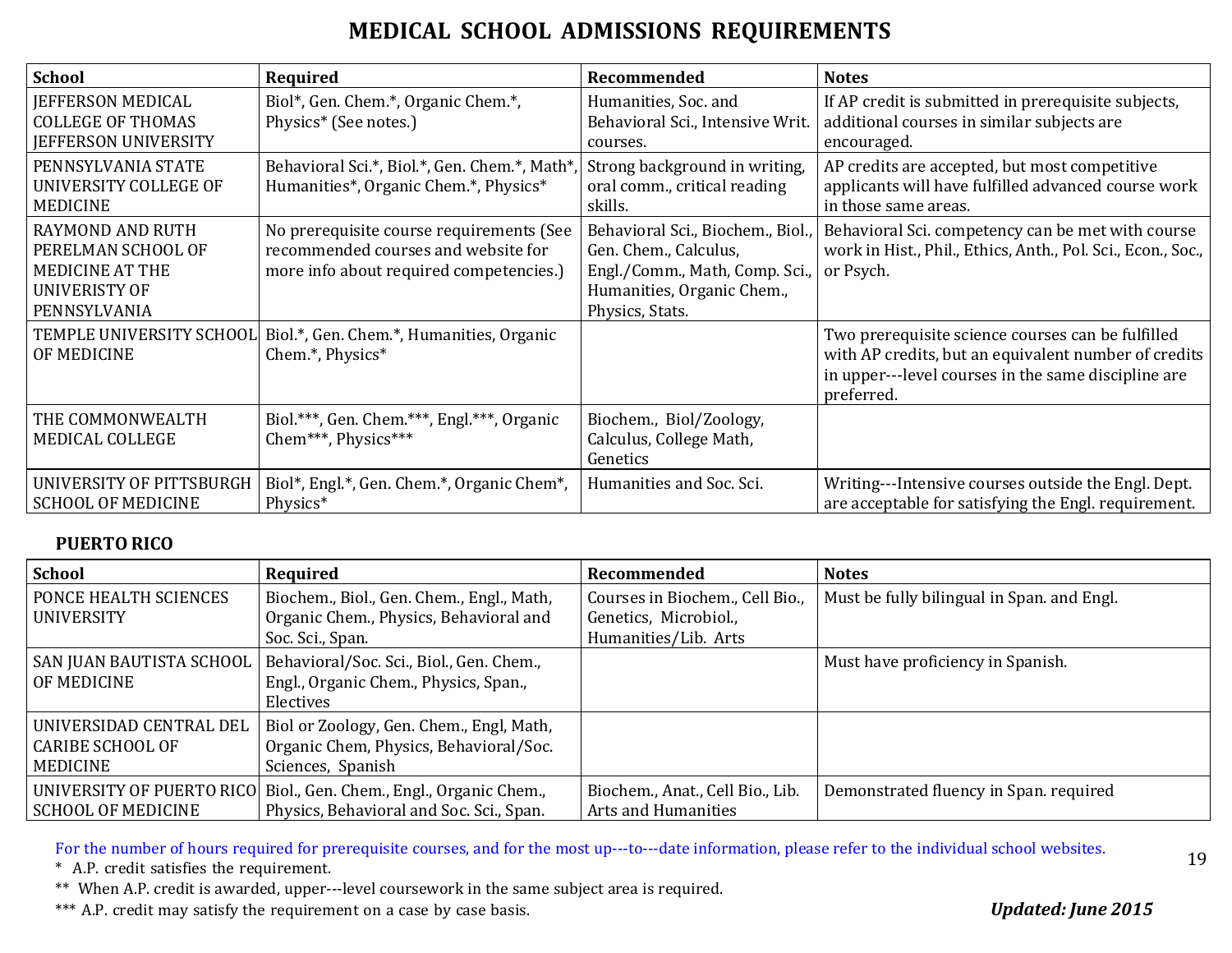#### **RHODE ISLAND**

| <b>School</b>     | Required                                                                                                                        | ' Recommended             | <b>Notes</b>                                                                                           |
|-------------------|---------------------------------------------------------------------------------------------------------------------------------|---------------------------|--------------------------------------------------------------------------------------------------------|
| THE WARREN ALPERT | Biol.*, Gen. Chem.*, Calculus*, Organic<br>  MEDICAL SCHOOL OF BROWN   Chem.*, Physics*, Soc. and Behavioral Sci.*   Humanities | Biochem, Engl., Genetics, | Social and Behavioral Sci. requirement is 2 courses<br>in the study of human behavior, preferably from |
| UNIVERSITY        |                                                                                                                                 |                           | Anth., Soc., Psych., Econ., and Pol. Sci.                                                              |

#### **SOUTH CAR**O**LINA**

| <b>School</b>                                                                    | Required                                                                                                                       | Recommended                                                                                                                             | <b>Notes</b>                                                                                                                                                                                                                                   |
|----------------------------------------------------------------------------------|--------------------------------------------------------------------------------------------------------------------------------|-----------------------------------------------------------------------------------------------------------------------------------------|------------------------------------------------------------------------------------------------------------------------------------------------------------------------------------------------------------------------------------------------|
| MEDICAL UNIVERSITY OF<br>SOUTH CAROLINA COLLEGE<br>OF MEDICINE                   | No prerequisite courses required.                                                                                              | Biochem., Biol, Gen. Chem.,<br>Organic Chem., Physics, Cell<br>Bio., Physiology, Anatomy,<br>Genetics, Embryology.                      |                                                                                                                                                                                                                                                |
| UNIVERSITY OF SOUTH<br><b>CAROLINA SCHOOL OF</b><br><b>MEDICINE</b>              | Biol/Zoology*, Engl. Comp. and Lit.*, Gen.<br>Chem., Organic Chem.* (See notes.)                                               | Biochem., Physics, and<br>Histology are "strongly<br>preferred."<br>Additional coursework in the<br>natural sciences is<br>recommended. | A full year of upper---level coursework is strongly<br>advised for applicants using AP credits to satisfy<br>prerequisite requirements.                                                                                                        |
| <b>UNIVERSITY OF SOUTH</b><br><b>CAROLINA SCHOOL OF</b><br>MEDICINE---GREENVILLE | Biol.*, Gen. Chem.*, Engl. Comp./Lit.,*,<br>Organic Chem.*, Physics,* 2 semesters<br>from humanities and Soc./Behavioral Sci.* | Biochem., Cell Bio., Genetics,                                                                                                          | Please note that these requirements are expected<br>but not yet finalized for 2016. (Check website.) It is<br>advisable to take upper---level courses for any<br>prerequisites satisfied with AP credits.<br>Biochem. is strongly recommended. |

#### **SOUTH DAKOTA**

| <b>School</b>                                                          | Required                                           | Recommended                                                                                                               | <b>Notes</b> |
|------------------------------------------------------------------------|----------------------------------------------------|---------------------------------------------------------------------------------------------------------------------------|--------------|
| <b>SANFORD SCHOOL OF</b><br>MEDICINE THE UNIVERSITY<br>OF SOUTH DAKOTA | Biol., Gen. Chem., Math, Organic Chem.,<br>Physics | Behavioral Sci., Biochem.,<br><sup>1</sup> Calculus, College Engl.,<br>Genetics, Humanities, Psych.,<br>Soc. Sci., Stats. |              |

For the number of hours required for prerequisite courses, and for the most up---to---date information, please refer to the individual school websites.

\* A.P. credit satisfies the requirement.

\*\* When A.P. credit is awarded, upper---level coursework in the same subject area is required.

\*\*\* A.P. credit may satisfy the requirement on a case by case basis. *Updated: June 2015*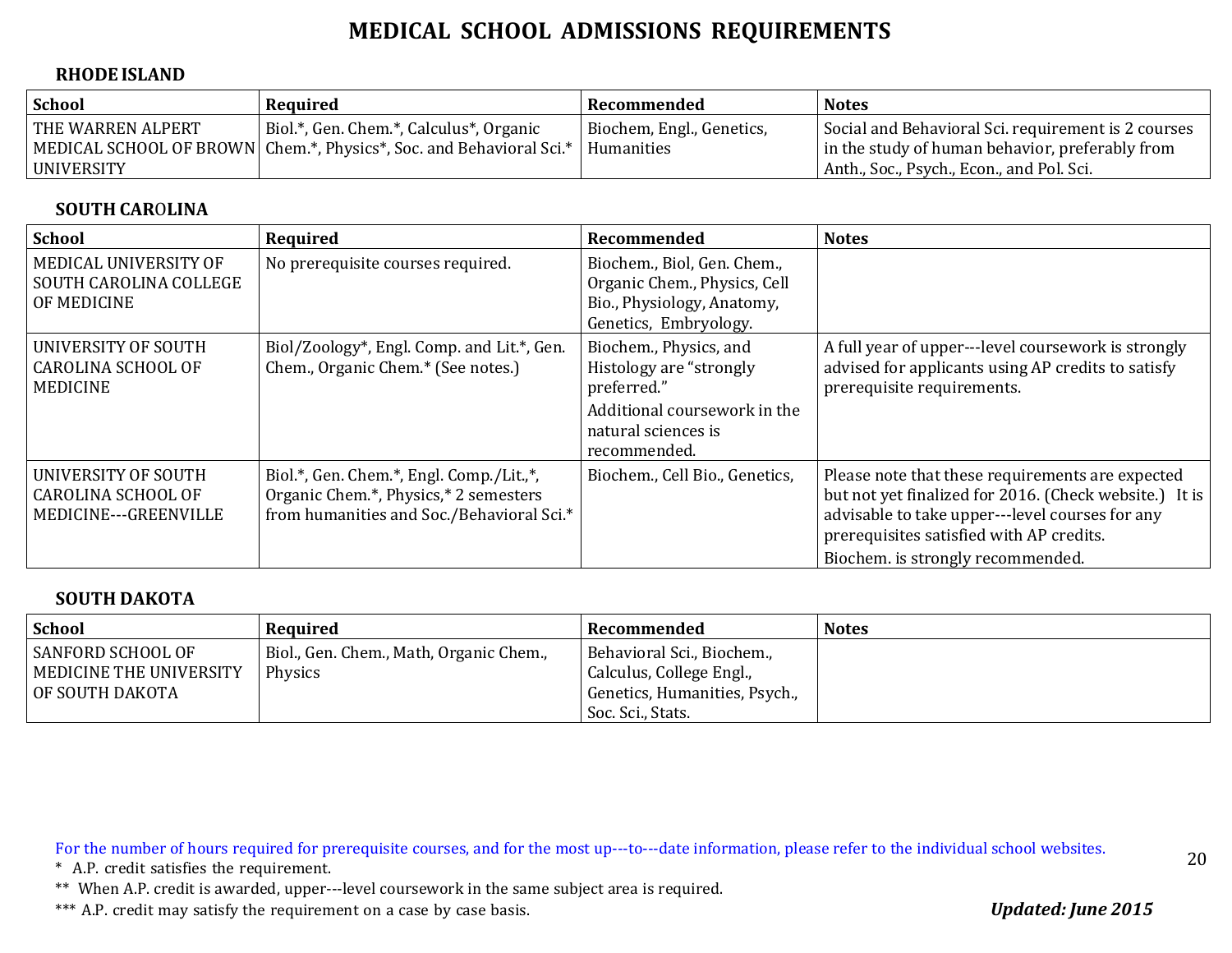#### **TENNESSEE**

| <b>School</b>                                                                                             | Required                                                                                       | Recommended                                                                                                                                                                                  | <b>Notes</b>                                                           |
|-----------------------------------------------------------------------------------------------------------|------------------------------------------------------------------------------------------------|----------------------------------------------------------------------------------------------------------------------------------------------------------------------------------------------|------------------------------------------------------------------------|
| <b>EAST TENNESSEE STATE</b><br><b>UNIVERSITY JAMES H.</b><br><b>QUILLEN COLLEGE OF</b><br><b>MEDICINE</b> | No specific prerequisite courses required                                                      | Behavioral/Soc. Sci., Biochem.,<br>Biol, Gen. Chem., Organic<br>Chem., Math, Physics, Mol.<br>Biol., Genetics, Foundation in<br>Lit., Humanities, Fine arts                                  | AP credits will be recognized as satisfying<br>recommended coursework. |
|                                                                                                           | MEHARRY MEDICAL COLLEGE   Biol or Zoology, Gen. Chem., Engl. Comp.,<br>Organic Chem., Physics. | Biochem, Biol/Zoology,<br>Calculus, Genetics                                                                                                                                                 |                                                                        |
| UNIVERSITY OF TENNESSEE<br>HEALTH SCIENCE CENTER<br><b>COLLEGE OF MEDICINE</b>                            | Biol.**, Gen. Chem.**, Engl./Lit.**, Organic<br>Chem.**, Physics**                             | Biochem., Upper---level Biol.<br>coursework., Psych. and/or<br>Soc.<br>Additional recommended:<br>Math, Comp. Sci., Lit., Phil., For.<br>Lang. Hist., Pol. Sci., Econ.,<br>Etymology, Stats. |                                                                        |
| VANDERBILT UNIVERSITY<br><b>SCHOOL OF MEDICINE</b>                                                        | No specific prerequisite courses required.                                                     | Biochem. Biol., Gen. Chem.,<br>Engl. Lit. and/or Writing,<br>Organic Chem., Physics                                                                                                          |                                                                        |

#### **TEXAS**

| School                                                             | Required                                                                                                                                                                                               | Recommended | <b>Notes</b>                                                                                                                                                                                                                      |
|--------------------------------------------------------------------|--------------------------------------------------------------------------------------------------------------------------------------------------------------------------------------------------------|-------------|-----------------------------------------------------------------------------------------------------------------------------------------------------------------------------------------------------------------------------------|
| <b>BAYLOR COLLEGE OF</b><br><b>MEDICINE</b>                        | Adv. Biol. from Genetics, Cell/Mol. Biol.,<br>Biochem., Expos. Writ., Humanities and/or<br>Soc. and Behavioral Sci., Organic Chem.,<br>Math/Stats (Biostats. preferred to satisfy<br>Math requirement) | Span.       | AP credits not accepted for required courses. Math<br>requirement may be satisfied with Physics. Organic<br>Chem Lab is not required.<br>Expos. Writ. requirement may be met with other<br>intensive---writing courses.           |
| TEXAS A & M HEALTH<br><b>SCIENCES CENTER SCHOOL</b><br>OF MEDICINE | Biol.*, Adv. Biol including Biochem., Gen.<br>Chem.*, Engl., Organic Chem.*, Physics*,<br>Math---based Stats*. (See notes.)                                                                            |             | Taking prerequisite courses for a grade in college is<br>generally preferred rather than utilizing AP credits,<br>particularly in Biol. and the Chem. series.<br>The Stats, course should be taken in the Math or<br>Stats. Dept. |

For the number of hours required for prerequisite courses, and for the most up---to---date information, please refer to the individual school websites.

\* A.P. credit satisfies the requirement.

\*\* When A.P. credit is awarded, upper---level coursework in the same subject area is required.

\*\*\* A.P. credit may satisfy the requirement on a case by case basis. *Updated: June 2015*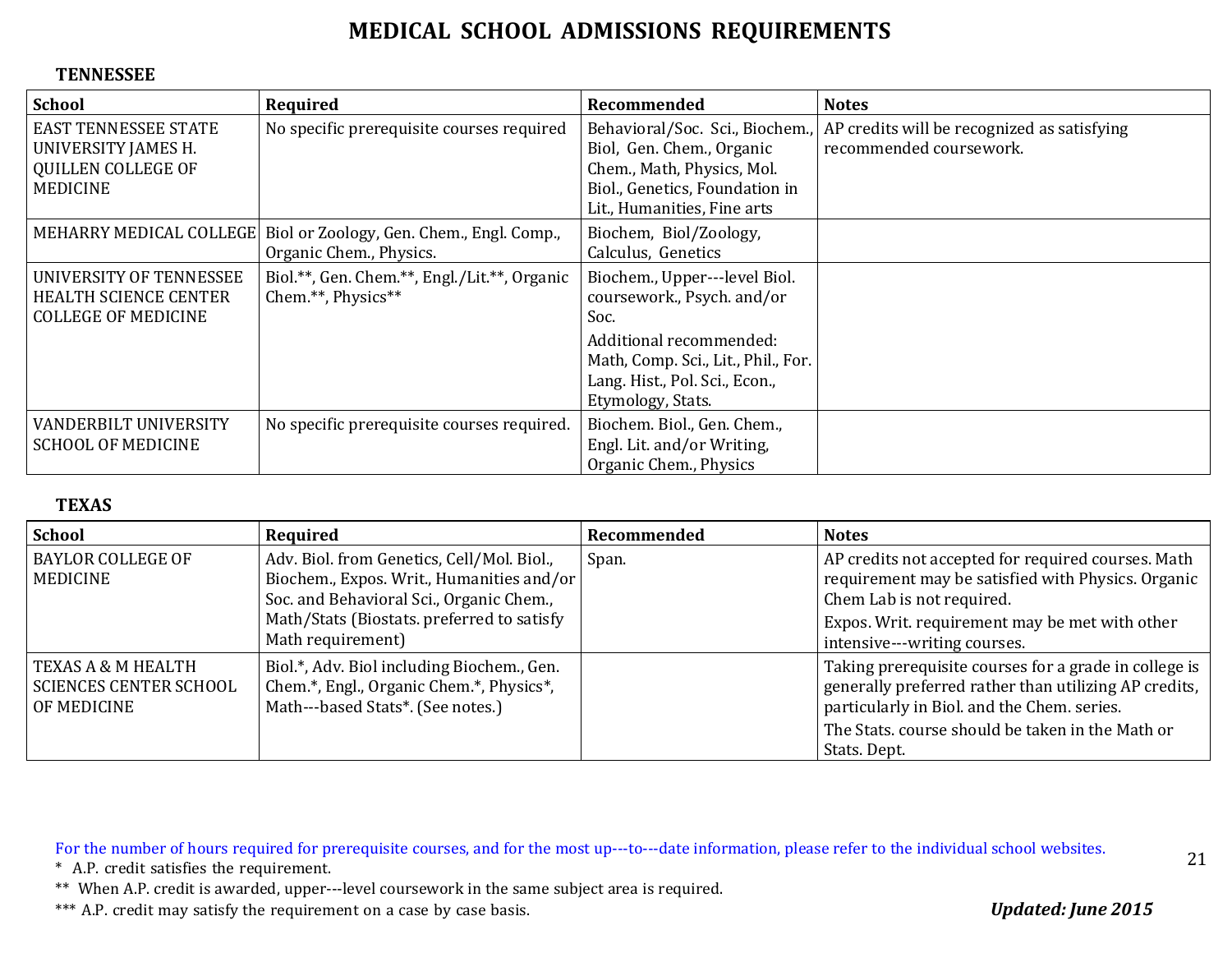| <b>School</b>                                                                                                          | Required                                                                                                                        | Recommended                                                                                                    | <b>Notes</b>                                                                                                                                                                                                                                                       |
|------------------------------------------------------------------------------------------------------------------------|---------------------------------------------------------------------------------------------------------------------------------|----------------------------------------------------------------------------------------------------------------|--------------------------------------------------------------------------------------------------------------------------------------------------------------------------------------------------------------------------------------------------------------------|
| <b>TEXAS TECH UNIVERSITY</b><br>HEALTH SCIENCES CENTER<br>PAUL L. FOSTER SCHOOL OF<br><b>MEDICINE</b>                  | Biol. (12 hrs.)*, Biochem., Gen. Chem.*,<br>Organic Chem.(8 hrs.)*, Physics*, Calculus<br>or Stats.*, Engl.* (See notes)        | Humanities, Soc. Sci. or<br>Behavioral Sci.; Biostats.,<br>Cell/Mol. Biol. are strongly<br>encouraged.         | Beginning in the 2017 cycle, Stats. is required and<br>Calculus will no longer satisfy the requirement.<br>The 3 hours of Biochem. may be used toward the<br>Biol. or Organic Chem. requirement                                                                    |
| TEXAS TECH UNIVERSITY<br><b>HEALTH SCIENCES CENTER</b><br><b>SCHOOL OF MEDICINE</b>                                    | Biol. or Zoology*, Biochem., Adv. Biol., Gen.<br>Chem.*, Engl.*, Organic Chem.*, Physics*,<br>Stats. offered by the Math Dept.* |                                                                                                                | Biochem. is required and may be used toward the<br>Adv. Biol. or Chem. requirement.<br>Courses from the Biol., Zoology and Microbiology<br>Departments are acceptable as Biol. credits.                                                                            |
| THE UNIVERSITY OF TEXAS<br><b>ANTONIO</b>                                                                              | Biol*., Biochem., Engl.*, Gen. Chem.*,<br>SCHOOL OF MEDICINE AT SAN Organic Chem.*, Physics*, Stats.*                           |                                                                                                                |                                                                                                                                                                                                                                                                    |
| <b>UNIVERSITY OF TEXAS</b><br>MEDICAL BRANCH SCHOOL<br>OF MEDICINE                                                     | Biol*., Calculus* or Stats.*, Engl.*, Gen.<br>Chem., Organic Chem.*, Physics*                                                   | Biochem., Cell. Bio., Mol.<br>Genetics, Anat. and Physiology,<br>Immunology, Stats., Dev. Biol.,<br>Microbiol, | When AP credit is awarded, students are encouraged<br>to take upper---level coursework in the same areas.<br>14 hrs. of Biol. required.<br>Stats. must be taught in Math Dept.<br>Writing---intensive course taught outside the Engl.<br>Dept. are not acceptable. |
| <b>UNIVERSITY OF TEXAS</b><br>MEDICAL SCHOOL AT<br><b>HOUSTON</b>                                                      | Biol.*, (See notes.) Engl.*, Gen. Chem.*,<br>Organic Chem.*, Physics*                                                           |                                                                                                                | 14 semester hours of Biol. are required. One year of<br>Biol. may be satisfied with AP credit, but the other<br>year must be taken in college and must be taken<br>with a corresponding lab.                                                                       |
| <b>UNIVERSITY OF TEXAS</b><br>SOUTHWESTERN MEDICAL<br><b>CENTER AT DALLAS</b><br>SOUTHWESTERN MEDICAL<br><b>SCHOOL</b> | Biol.*, Biochem., Gen. Chem.*, Calculus* or<br>Stats.*, Engl.*, 1 year of Organic Chem.*,<br>Physics*                           |                                                                                                                | 14 semester hours of Biol. required and Biochem.<br>may count toward this requirement.                                                                                                                                                                             |

For the number of hours required for prerequisite courses, and for the most up---to---date information, please refer to the individual school websites.

\* A.P. credit satisfies the requirement.

\*\* When A.P. credit is awarded, upper---level coursework in the same subject area is required.

\*\*\* A.P. credit may satisfy the requirement on a case by case basis. *Updated: June 2015*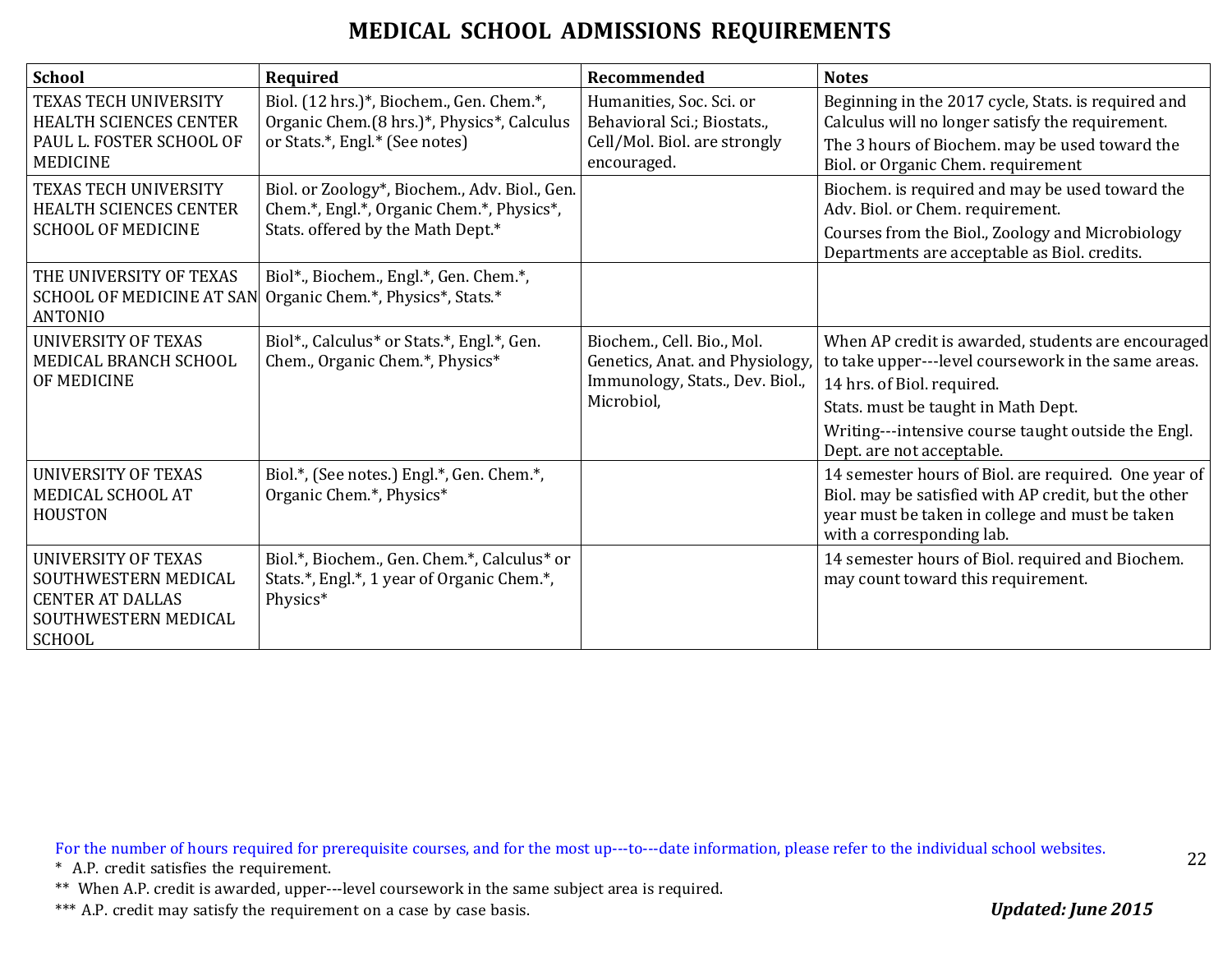#### **UTAH**

| School                                          | Required                                                                                                                                                  | Recommended                                                                                   | <b>Notes</b>                                                                                                                                                                                                                                                                                                                                                                                  |
|-------------------------------------------------|-----------------------------------------------------------------------------------------------------------------------------------------------------------|-----------------------------------------------------------------------------------------------|-----------------------------------------------------------------------------------------------------------------------------------------------------------------------------------------------------------------------------------------------------------------------------------------------------------------------------------------------------------------------------------------------|
| UNIVERSITY OF UTAH<br><b>SCHOOL OF MEDICINE</b> | Biochem., Biol, Gen. Chem.* (See notes),<br>Writing/Speech Comm., Humanities,<br>Organic Chem., Physics, Soc. Sci., Cell Bio.<br>or Biochem. (See notes.) | Math, Stats., Physiology, Anat.,<br>Biochem., Human Behavior,<br>Research Methods, Comp. Lit. | AP credit in Chem satisfies one semester of the 2---<br>year Chem, sequence requirement.<br>Biol. requirement is for 2 courses—one in Cell Bio or<br>Biochem. Soc. Sci. requirement may be chosen from<br>Hist., Econ., Anth., or Psych. Humanities requirement<br>may be satisfied with a course in Art, Music, Drama,<br>or Lit. One course may not be used to satisfy two<br>requirements. |

#### **VERMONT**

| <b>School</b>                                      | Required                                         | Recommended                                                                                                  | <b>Notes</b>                                                 |
|----------------------------------------------------|--------------------------------------------------|--------------------------------------------------------------------------------------------------------------|--------------------------------------------------------------|
| UNIVERSITY OF VERMONT<br><b>SCHOOL OF MEDICINE</b> | Biol.*, Gen. Chem.*, Organic Chem.*,<br>Physics* | Biochem. or Mol. Genetics is<br>strongly recommended; Lit.,<br>Math, Behavioral Sci., Hist.,<br>Phil., Arts. | Biochem. satisfies half of the Organic Chem.<br>requirement. |

#### **VIRGINIA**

| <b>School</b>                                                    | Required                                                                                                                                               | Recommended                                                                                      | <b>Notes</b>                                                                                                                                                                                                                                                                                              |
|------------------------------------------------------------------|--------------------------------------------------------------------------------------------------------------------------------------------------------|--------------------------------------------------------------------------------------------------|-----------------------------------------------------------------------------------------------------------------------------------------------------------------------------------------------------------------------------------------------------------------------------------------------------------|
| EASTERN VIRGINIA MEDICAL<br><b>SCHOOL</b>                        | Biol.*, Gen. Chem.*, Organic Chem.*,<br>Physics*                                                                                                       | Biochem.                                                                                         |                                                                                                                                                                                                                                                                                                           |
| UNIVERSITY OF VIRGINIA<br><b>SCHOOL OF MEDICINE</b>              | No prerequisite courses required                                                                                                                       | Biochem., Cell Bio., Human<br>Behavior, Stats.                                                   | AP credits are accepted.                                                                                                                                                                                                                                                                                  |
| VIRGINIA COMMONWEALTH<br>UNIVERSITY SCHOOL OF<br><b>MEDICINE</b> | Biol.*, Gen. Chem.*, Engl.* or Writ.---<br>intensive courses, Six hrs. of Math*/Stats.*,<br>Organic Chem.*, Physics*, Upper---level<br>Science course. | Biochem., Anat., Genetics                                                                        |                                                                                                                                                                                                                                                                                                           |
| <b>VIRGINIA TECH CARILION</b><br><b>SCHOOL OF MEDICINE</b>       | Biol.*, Gen. Chem.*, Calculus*/Stats*, (see<br>notes) Engl.*, Organic Chem., Physics*                                                                  | Biochem., Genetics,<br>Humanities, Soc., Psych., Cell<br>Bio, Physiology, Comparative<br>Anatomy | When AP credits are awarded, advanced courses in<br>the same area are highly recommended. The Math<br>requirement may be met with 2 semesters of<br>Calculus or 1 semester of Calculus and 1 semester of<br>Stats. The Engl requirement may be met with one<br>semester of Engl and one semester of Phil. |

For the number of hours required for prerequisite courses, and for the most up---to---date information, please refer to the individual school websites.

\* A.P. credit satisfies the requirement.

\*\* When A.P. credit is awarded, upper---level coursework in the same subject area is required.

\*\*\* A.P. credit may satisfy the requirement on a case by case basis. *Updated: June 2015*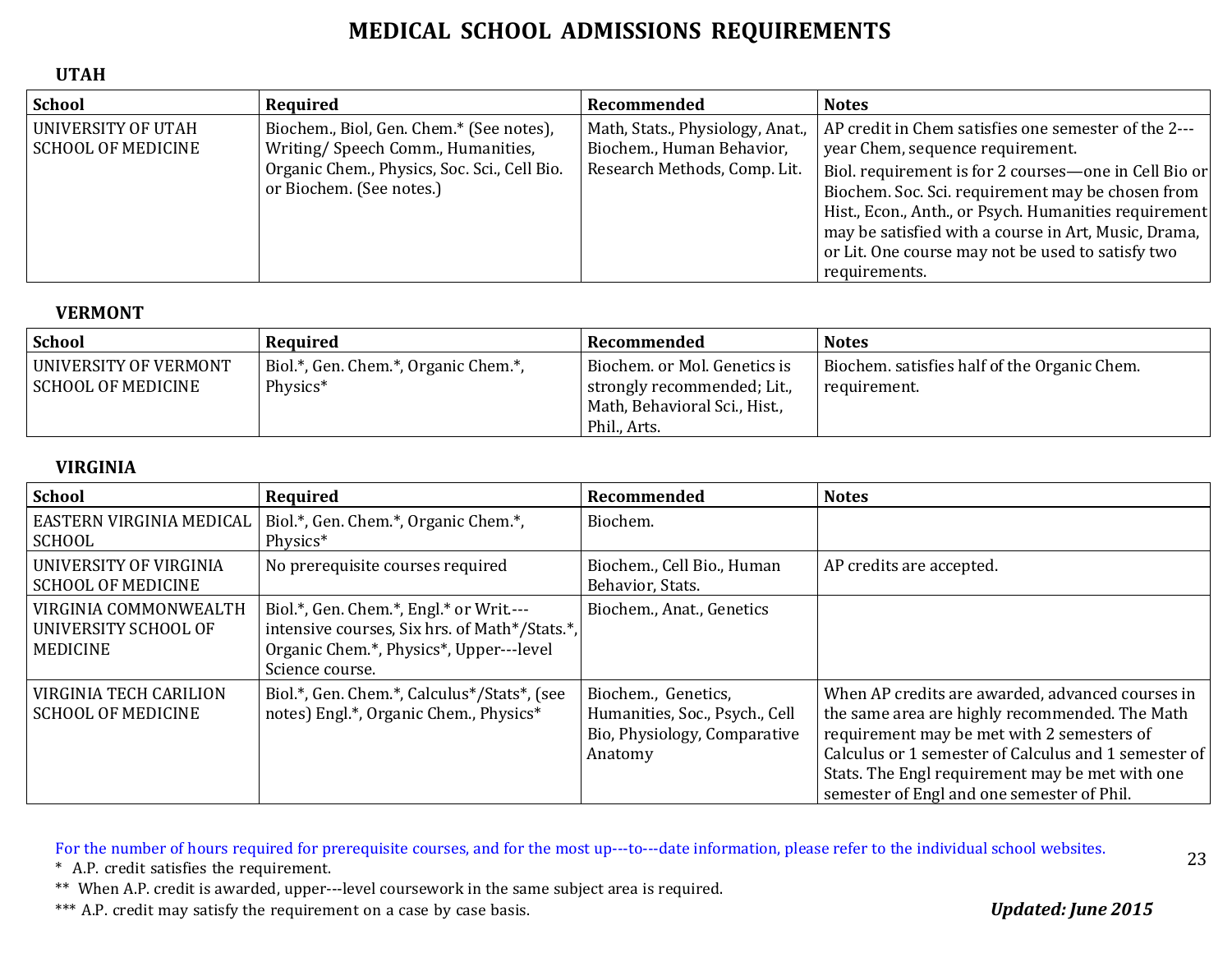#### **WASHINGTON**

| <b>School</b>                                     | Required                                                                                                                                                                                                             | Recommended                   | <b>Notes</b>                                                                                                                                                                                                                                                                    |
|---------------------------------------------------|----------------------------------------------------------------------------------------------------------------------------------------------------------------------------------------------------------------------|-------------------------------|---------------------------------------------------------------------------------------------------------------------------------------------------------------------------------------------------------------------------------------------------------------------------------|
| UNIVERSITY OF<br>WASHINGTON SCHOOL OF<br>MEDICINE | Six semesters of Biol.* and Chem.*, Four<br>semesters of Humanities* and Soc. Sci.*, 2   Physiology, Embryology<br>semesters of Physics* or one semester of<br>Physics* and one semester of Calculus* or<br>Algebra. | Ethics, Anat. or Comp. Anat., | Science requirement courses must include Chem.,<br>Biol., Biochem., Mol. Genetics, Cell Biol./Cell<br>Physiology, but courses with these specific titles are $ $<br>not required.<br>See website for non---applicable courses in the<br>Sciences, Soc. Sciences and Humanities. |

#### **WEST VIRGINIA**

| <b>School</b>                                         | Required                                                                                                                                                | Recommended                                                | <b>Notes</b>                                                                                                                                                                                                                                                                                                                   |
|-------------------------------------------------------|---------------------------------------------------------------------------------------------------------------------------------------------------------|------------------------------------------------------------|--------------------------------------------------------------------------------------------------------------------------------------------------------------------------------------------------------------------------------------------------------------------------------------------------------------------------------|
| C. EDWARDS SCHOOL OF<br><b>MEDICINE</b>               | MARSHALL UNIVERSITY JOAN   Biol/Zoology***, Biochem., Gen. Chem***.,<br>Engl.***, Organic Chem.***, Physics***,<br>Soc./Behavioral Sci.*** (See notes). | Cell & Mol. Biology,<br>Stats./Biostats.or<br>Epidemiology | AP credit may satisfy prerequisite course<br>requirements providing that there is evidence of<br>proficiency in the subject like upper---level<br>coursework or a strong MCAT score.                                                                                                                                           |
| WEST VIRGINIA UNIVERSITY<br><b>SCHOOL OF MEDICINE</b> | Biol/Zoology*, Gen. Chem.*, Engl.*, Organic Biochem., Cell & Mol. Biology<br>Chem.*/Biochem, Physics*,<br>Soc./Behavioral Sci.*                         | Physiology                                                 | Up to 15 AP credits will be accepted toward the<br>prerequisites.<br>Organic Chem. requirement may be met with 3<br>hours of Organic and 3 hours of Biochem. Three hrs.<br>of Engl. may be substituted with 3 hrs. of an<br>Intensive Writ. course. See website for list of<br>subjects that count toward Soc./Behavioral req. |

#### **WISCONSIN**

| School                                                                      | Required                                                                                     | Recommended                                                                                                     | <b>Notes</b>                                                                                                                     |
|-----------------------------------------------------------------------------|----------------------------------------------------------------------------------------------|-----------------------------------------------------------------------------------------------------------------|----------------------------------------------------------------------------------------------------------------------------------|
| MEDICAL COLLEGE OF<br>WISCONSIN                                             | Adv. Biol. w/ Lab., Biochem., Physics*,<br>Math*/Stats.*, Engl., Psych or Soc.               | Oral Communication course.                                                                                      | Stats. is preferred for satisfying the Math<br>requirement.                                                                      |
|                                                                             |                                                                                              |                                                                                                                 | AP credits only accepted for Physics and Math reqs.<br>Gen. Chem. and Organic Chem. are required as<br>prerequisites to Biochem. |
| UNIVERSITY OF WISCONSIN<br><b>SCHOOL OF MEDICINE &amp;</b><br>PUBLIC HEALTH | Biol,* Biochem., Gen. Chem.*, Organic<br>Chem., Physics*, Stats.,* Advanced---level<br>Biol. | Courses in areas that prepare<br>for the social, psychological,<br>and economic aspects of<br>medical practice. |                                                                                                                                  |

For the number of hours required for prerequisite courses, and for the most up---to---date information, please refer to the individual school websites.

\* A.P. credit satisfies the requirement.

\*\* When A.P. credit is awarded, upper---level coursework in the same subject area is required.

\*\*\* A.P. credit may satisfy the requirement on a case by case basis. *Updated: June 2015*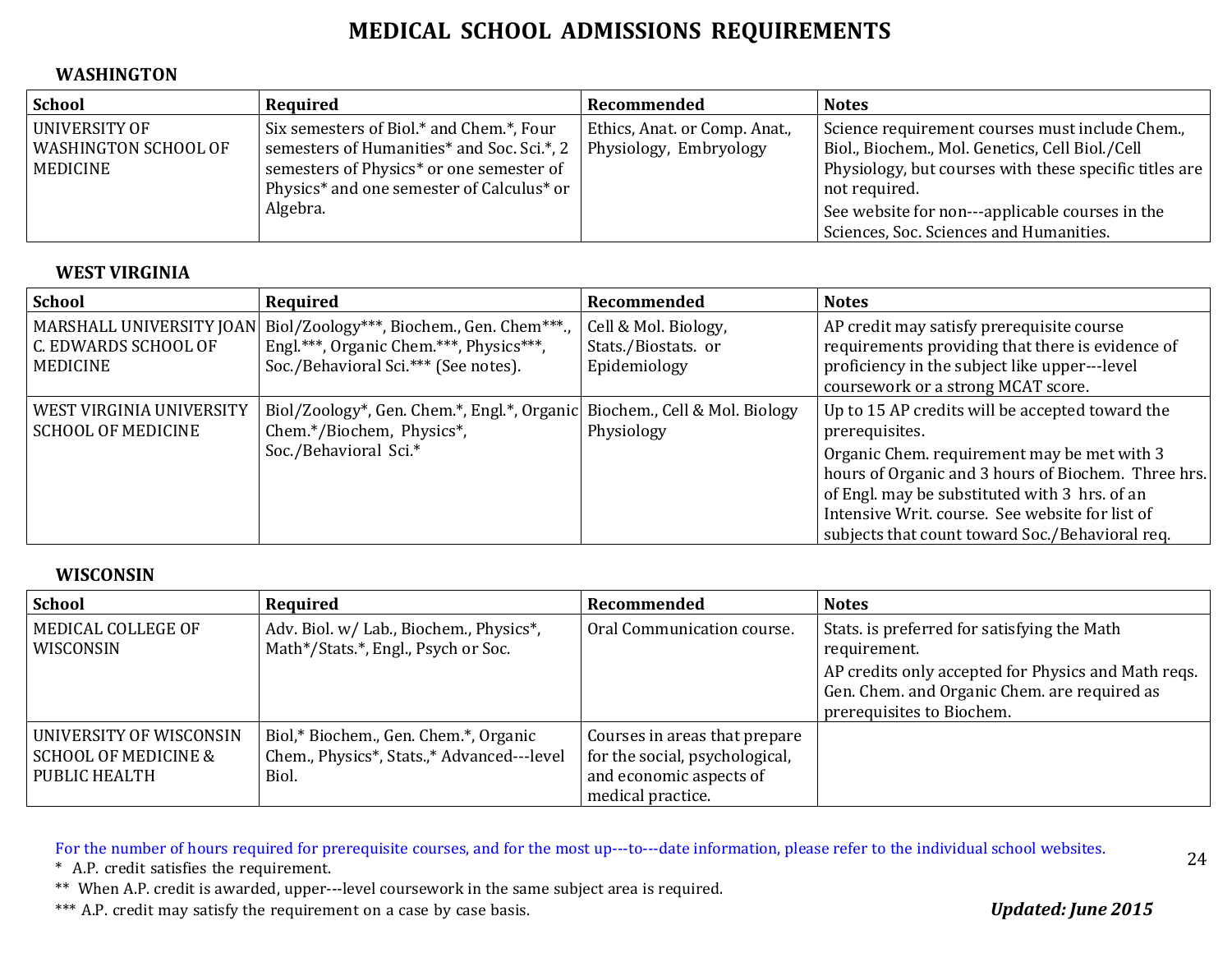### **CANADA**

### **ALBERTA**

| <b>School</b>                                                          | Required                            | Recommended                                                                                                   | <b>Notes</b> |
|------------------------------------------------------------------------|-------------------------------------|---------------------------------------------------------------------------------------------------------------|--------------|
| UNIVERSITY OF ALBERTA<br><b>FACULTY OF MEDICINE &amp;</b><br>DENTISTRY | No prerequisite course requirements |                                                                                                               |              |
| UNIVERSITY OF CALGARY<br><b>FACULTY OF MEDICINE</b>                    | No prerequisite course requirements | Biochem., Biol., Calculus,<br>College Engl., Organic Chem.,<br>Physics, Psych., Soc. Sci.,<br>Inorganic Chem. |              |

#### **BRITISH COLUMBIA**

| <b>School</b>                                            | Required                                                                            | Recommended      | <b>Notes</b>                                                          |
|----------------------------------------------------------|-------------------------------------------------------------------------------------|------------------|-----------------------------------------------------------------------|
| UNIVERSITY OF BRITISH<br>COLUMBIA FACULTY OF<br>MEDICINE | Biochem., Biol., Gen. Chem., Engl., Organic   Behavioral Sci., Biometrics,<br>Chem. | Stats., Physics. | No AP credits accepted toward the prerequisite<br>course requirements |

#### **MANITOBA**

| <b>School</b>                                                   | Required                                                          | Recommended                                              | <b>Notes</b> |
|-----------------------------------------------------------------|-------------------------------------------------------------------|----------------------------------------------------------|--------------|
| UNIVERSITY OF MANITOBA<br><b>FACULTY OF MEDICINE</b>            | Biochem. (2 semesters), 18 hours of<br>Humanities* and Soc. Sci.* | Biol., Biol/Zoology, Genetics,<br>Organic Chem., Physics |              |
| MEMORIAL UNIVERSITY OF<br>  NEWFOUNDLAND FACULTY<br>OF MEDICINE | Engl. (6 hrs.)                                                    |                                                          |              |

#### **NOVA SCOTIA**

| <b>School</b>                                                            | Required                          | Recommended | <b>Notes</b> |
|--------------------------------------------------------------------------|-----------------------------------|-------------|--------------|
| : UNIVERSITY<br><b>DALHOUSIE</b><br><b>FACULTY OF</b><br><b>MEDICINE</b> | No prereguisite courses reguired_ |             |              |

For the number of hours required for prerequisite courses, and for the most up---to---date information, please refer to the individual school websites.

\* A.P. credit satisfies the requirement.

\*\* When A.P. credit is awarded, upper---level coursework in the same subject area is required.

\*\*\* A.P. credit may satisfy the requirement on a case by case basis. *Updated: June 2015*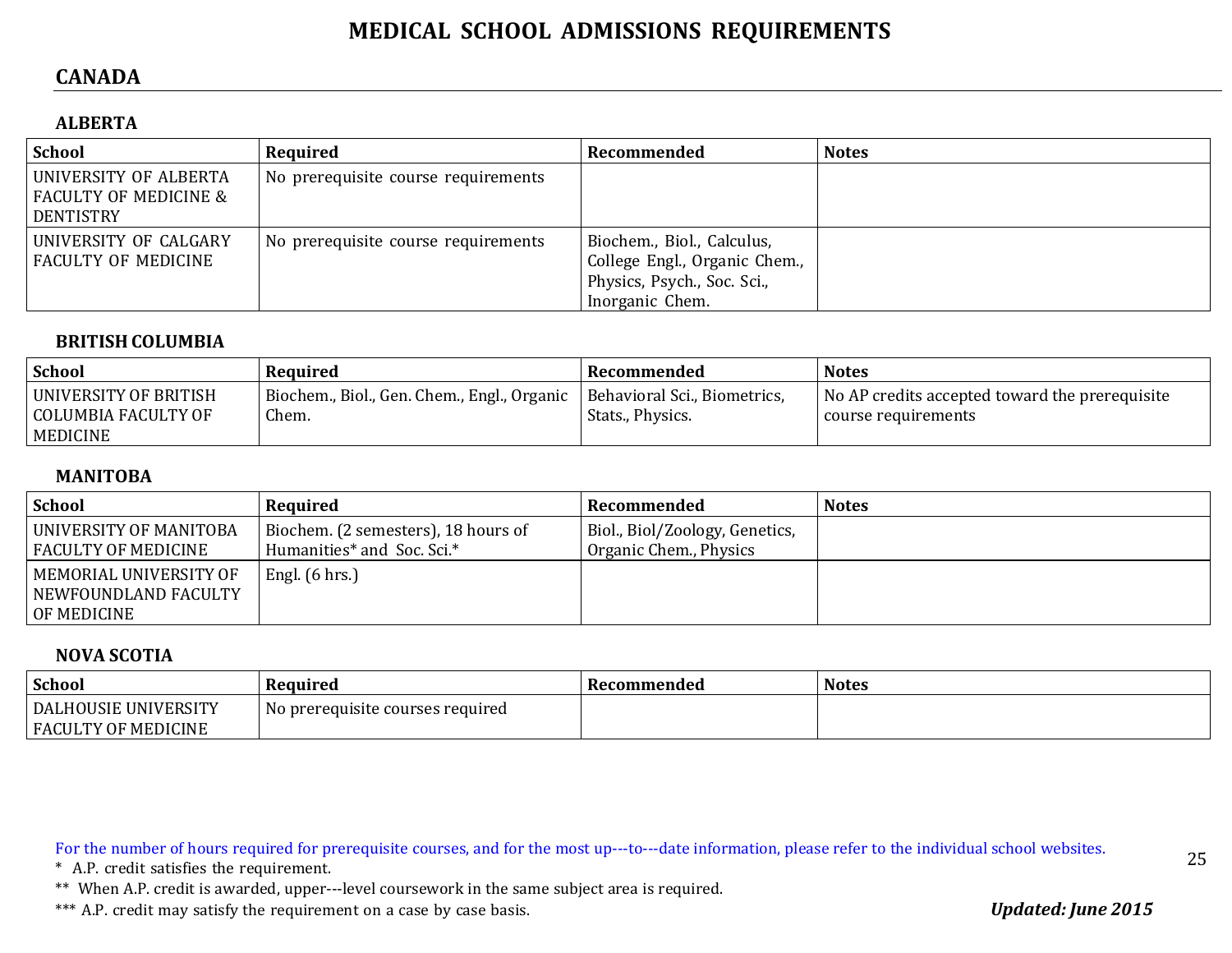#### **ONTARIO**

| <b>School</b>                                                                                                 | Required                                                                                            | Recommended                            | <b>Notes</b>                                      |
|---------------------------------------------------------------------------------------------------------------|-----------------------------------------------------------------------------------------------------|----------------------------------------|---------------------------------------------------|
| MCMASTER UNIVERSITY<br>MICHAEL G. DEGROOTE<br><b>SCHOOL OF MEDICINE</b>                                       | No prerequisite courses required                                                                    |                                        |                                                   |
| NORTHERN ONTARIO<br><b>SCHOOL OF MEDICINE</b>                                                                 | No prerequisite courses required                                                                    |                                        |                                                   |
| <b>QUEENS UNIVERSITY</b><br><b>FACULTY OF HEALTH</b><br><b>SCIENCES</b>                                       | No prerequisite courses required                                                                    |                                        |                                                   |
| THE UNIVERSITY OF<br><b>WESTERN ONTARIO -</b><br><b>SCHULICH SCHOOL OF</b><br><b>MEDICINE &amp; DENTISTRY</b> | No prerequisite courses required                                                                    | Biol., Soc. Sci, Humanities<br>courses |                                                   |
| UNIVERSITY OF OTTAWA<br><b>FACULTY OF MEDICINE</b>                                                            | Biol.*, Two years of Chem. (from Gen.<br>Chem.*, Biochem., Organic Chem.*, Soc.<br>Sci./Humanities. |                                        | AP credit will fulfill the science prerequisites. |
| UNIVERSITY OF TORONTO<br><b>FACULTY OF MEDICINE</b>                                                           | Two courses in any Life Science, Soc. Sci.,<br>Humanities, For. Lang. courses                       | Stats., Two courses in Expos.<br>Writ. |                                                   |

#### **QUEBEC**

| <b>School</b>                                             | Required                                                                                                      | Recommended                             | <b>Notes</b>                                                |
|-----------------------------------------------------------|---------------------------------------------------------------------------------------------------------------|-----------------------------------------|-------------------------------------------------------------|
| <b>FACULTY OF MEDICINE</b><br>UNIVERSITE LAVAL            | Biochem., Biol., Calculus, College Math,<br>Organic Chem., Physics, Inorganic Chem.,<br>Proficiency in French |                                         |                                                             |
| MCGILL UNIVERSITY<br><b>FACULTY OF MEDICINE</b>           | Biol.*, Gen. Chem.*, Organic Chem.*,<br>Physics*, Working knowledge of French.                                | Physiology, Cell./Mol. Biol.,<br>Stats. |                                                             |
| UNIVERSITE DE MONTREAL<br><b>FACULTY OF MEDICINE</b>      | Biol., Calculus, Organic Chem., Physics,<br>Inorganic Chem., Proficiency in French                            |                                         |                                                             |
| UNIVERSITE DE<br><b>SHERBROOKE FACULTY OF</b><br>MEDICINE | Biol., College Math, Organic Chem., Physics,<br>Proficiency in French                                         |                                         | Please contact Admissions Office for updated<br>information |

For the number of hours required for prerequisite courses, and for the most up---to---date information, please refer to the individual school websites.

\* A.P. credit satisfies the requirement.

\*\* When A.P. credit is awarded, upper---level coursework in the same subject area is required.

\*\*\* A.P. credit may satisfy the requirement on a case by case basis. *Updated: June 2015*